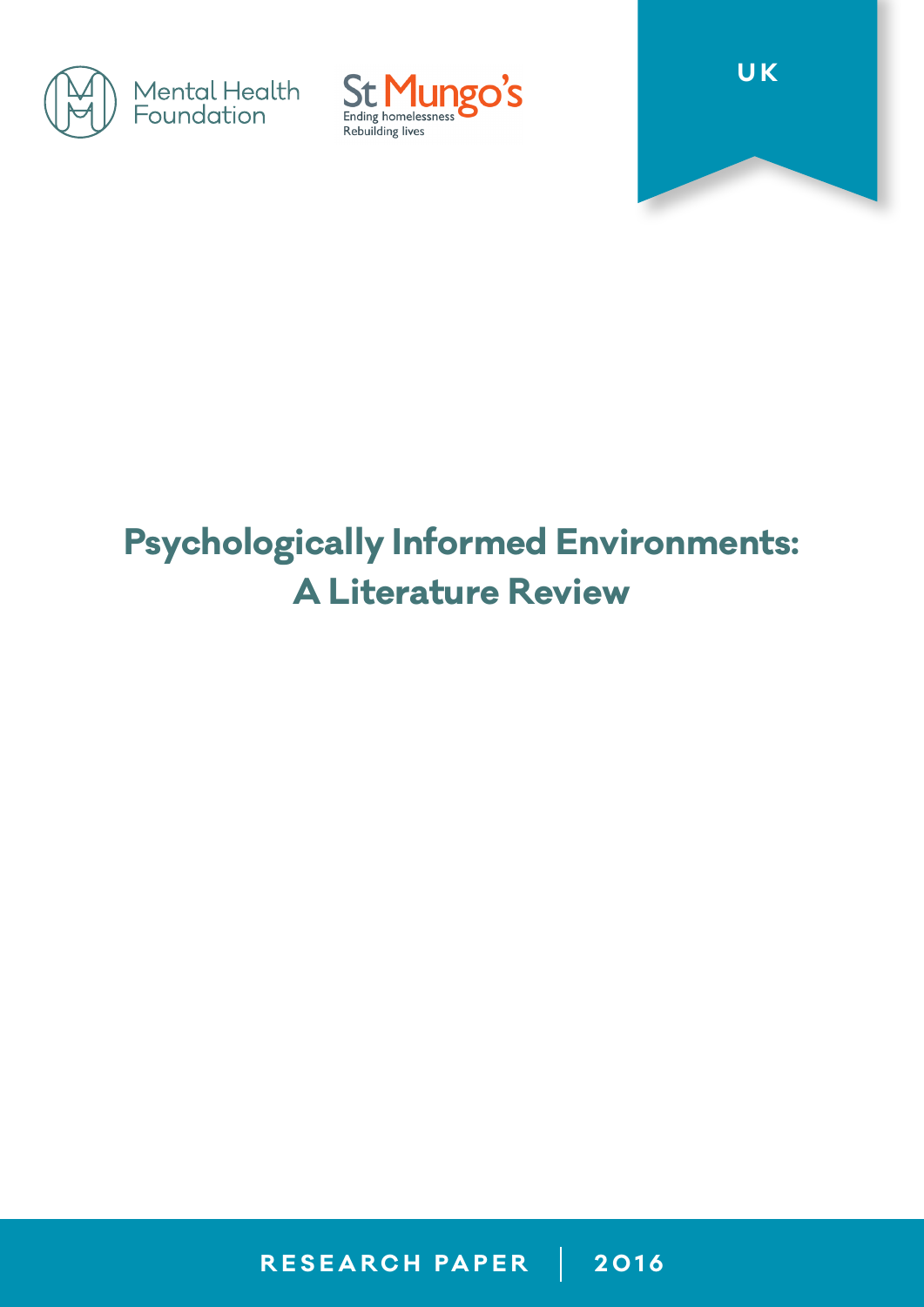#### **This paper was prepared by**:

Josefien Breedvelt Research Manager at the Mental Health Foundation

#### **Suggested Citation**:

Breedvelt, J.F. (2016). Psychologically Informed Environments: A Literature Review. Mental Health Foundation: London.

#### **Acknowledgments**:

Una Foye, Iris Elliott, Kirsten Morgan, Beatrice Orchard, Anna Page, Robin Johnson, Lee Murphy, Andrew Casey & Peter Cockersell.

**Funded by:**

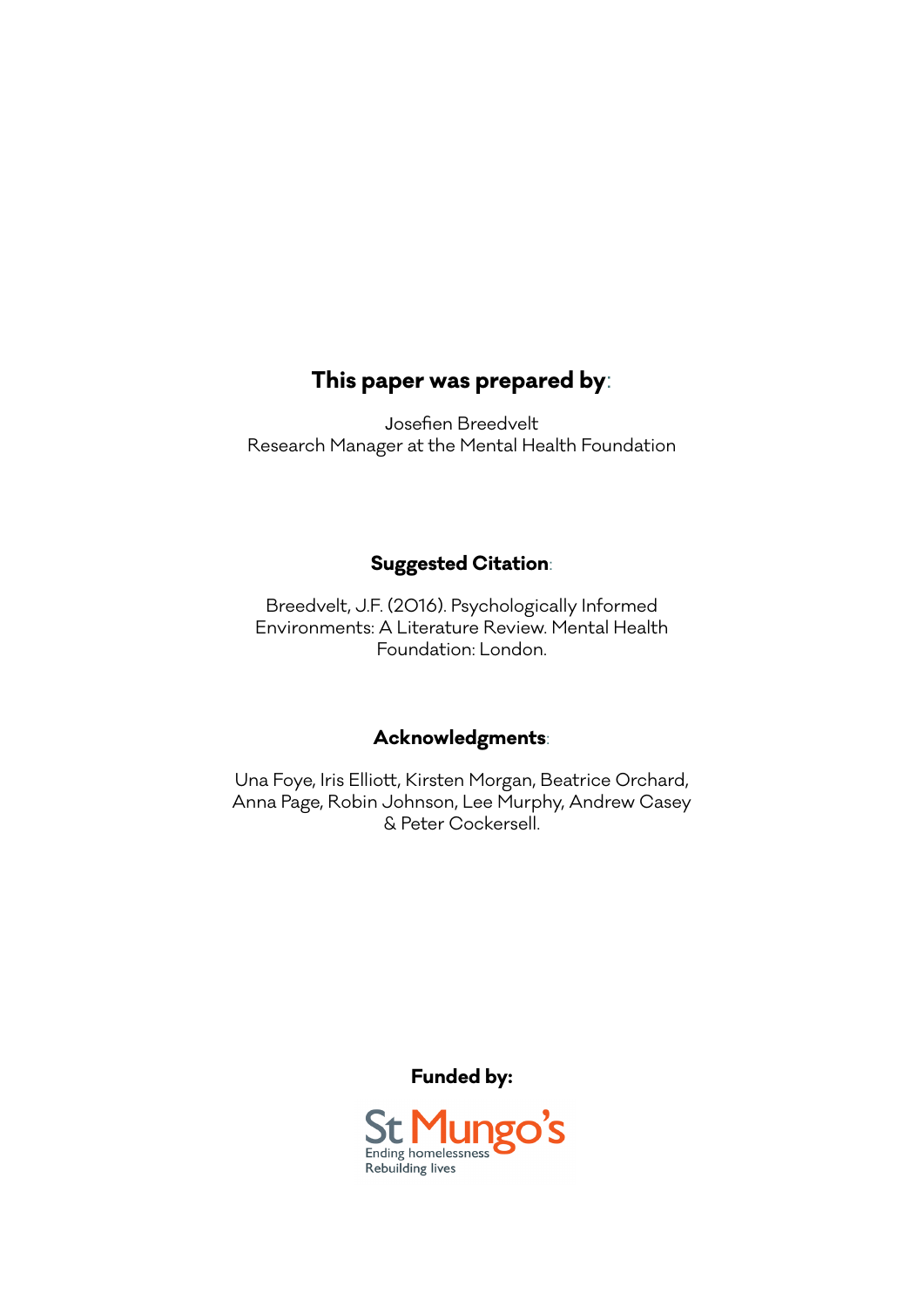# **Contents**

 $\begin{tabular}{|c|c|c|c|} \hline \quad \quad & \quad \quad & \quad \quad & \quad \quad \\ \hline \quad \quad & \quad \quad & \quad \quad & \quad \quad \\ \hline \quad \quad & \quad \quad & \quad \quad & \quad \quad \\ \hline \end{tabular}$ 

|                                       | <b>Overview and Background</b>                             | 1              |
|---------------------------------------|------------------------------------------------------------|----------------|
| 1. Introduction                       |                                                            | $\mathbf 2$    |
| 1.1                                   | Mental Health, Complex Needs, Trauma, & Single             |                |
|                                       | Homeless People                                            | $\overline{2}$ |
| 1.2                                   | Background to PIEs: 'Enabling Environments' and            |                |
|                                       | 'Psychologically Informed Environments'                    | 2              |
|                                       | 2. The Psychologically Informed Environment                | 4              |
| 2.1                                   | Key Elements of a PIE and journey through                  |                |
|                                       | national guidance                                          | 4              |
| 2.2                                   | Psychologically Informed Enviroments                       | $\overline{4}$ |
| 2.3                                   | Psychologically Informed Planned Environments              | 6              |
|                                       | 3. Responses from the Homeless Sector and Professionals to |                |
|                                       | <b>PIEs</b>                                                | 7              |
| 3.1.                                  | Reception of PIEs in Homelessness Sector from              |                |
|                                       | Professional Disciplines                                   | $\overline{7}$ |
| 4. Learning from PIEs and PIPES Pilot |                                                            | 8              |
| 4.1                                   | The Social Environment                                     | 9              |
| 4.2.                                  | The Psychological Environment                              | 9              |
| 4.3                                   | The Gender Responsive Environment                          | 10             |
| 4.4                                   | The Age Sensitive Environment                              | 10             |
|                                       | 5. Evidence Base                                           | 11             |
| 6. Summary & Recommendations          |                                                            | 13             |
| <b>Appendicies</b>                    |                                                            | 14             |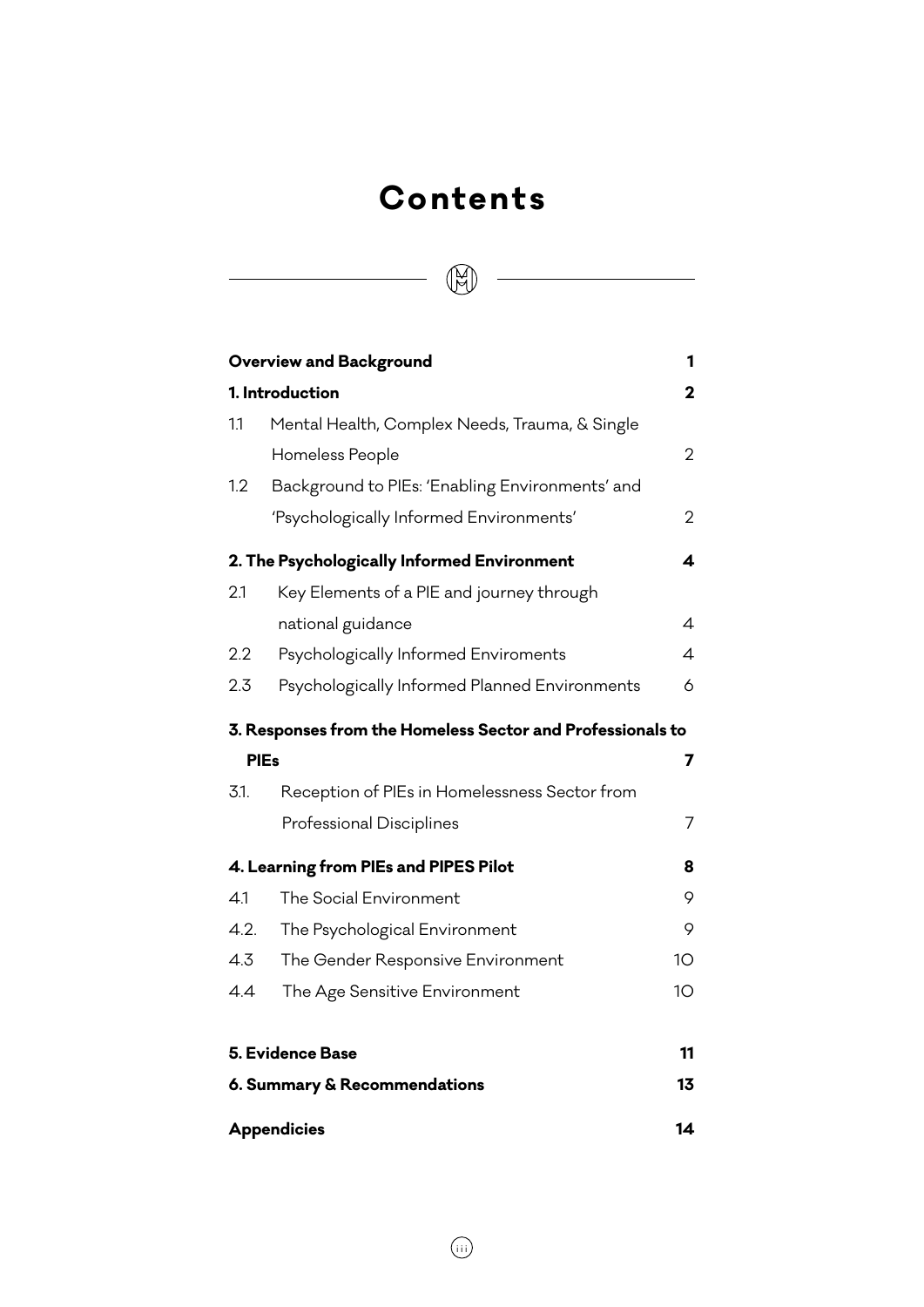# **Overview and Background**

 $\begin{picture}(20,10) \put(0,0){\line(1,0){10}} \put(15,0){\line(1,0){10}} \put(15,0){\line(1,0){10}} \put(15,0){\line(1,0){10}} \put(15,0){\line(1,0){10}} \put(15,0){\line(1,0){10}} \put(15,0){\line(1,0){10}} \put(15,0){\line(1,0){10}} \put(15,0){\line(1,0){10}} \put(15,0){\line(1,0){10}} \put(15,0){\line(1,0){10}} \put(15,0){\line(1$ 

#### *This paper provides a review of the evidence in relation to the effectiveness of Psychologically Informed Environments (PIEs) for single homeless people.*

This paper employs a multi-stage approach incorporating both peer-reviewed evidence and grey literature. The current search strategy used a structured search via academic databases as well as a substantive grey literature search and expert interviews. Further details are detailed in the methods in Appendix 4 (page 20).

This review will cover five main areas related to the PIE literature:

- 1. An introduction into the concepts of homelessness, trauma, mental health and complex needs.
- 2. Elaboration on the concept of a psychologically informed environment.
- 3. Elements of learning on psychologically informed environments.
- 4. The state of the evidence base and suggestions for future research.
- 5. A summary of findings and conclusions.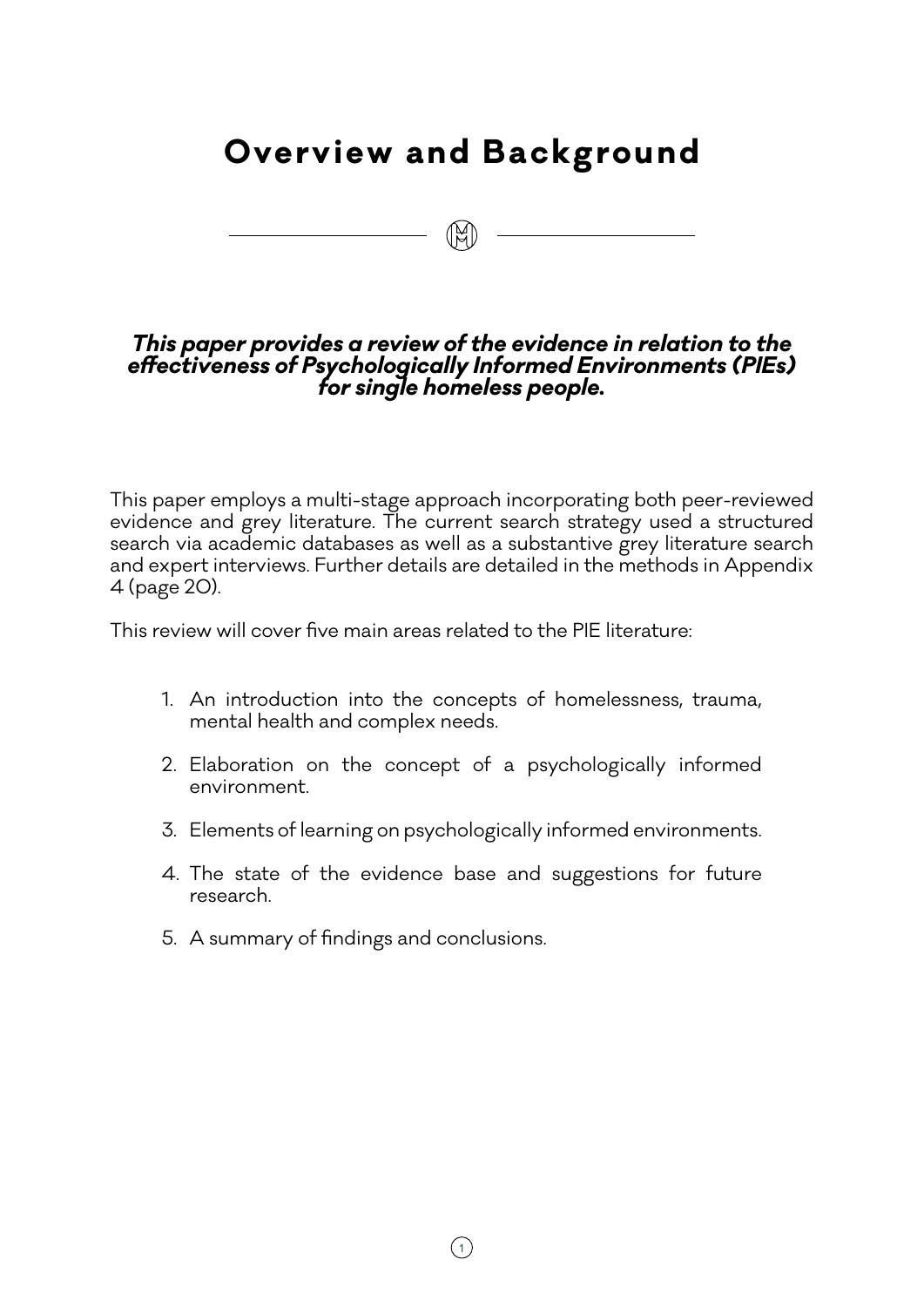# **1. Introduction**

#### *1.1 Mental Health, Complex Needs, Trauma, & Single Homeless People*

There is a growing amount of literature available on the high levels of psychological and mental health problems that affect people experiencing homelessness, in particular single homeless people and women.1 A census survey of 1,286 participants living in urban homelessness communities in the UK by Fitzpatrick et al (2011) found high levels of histories of neglect, abuse and traumatic experiences in childhood pertaining through adult life. 'Complex trauma' is a term used to describe the complex pertaining exposures to traumatising events from an early age and the complex behaviours and symptoms arising from such exposure (Hutchinson, Page & Sample, 2014; Herman, 1997).

Research has shown that complex trauma can affect people's behaviour in several ways including forming trusting relationships and emotional management (Keats et al., 2012). However, studies have shown that, if addressed, people can recover (Cockersell, 2011).

In addition to experiences of complex trauma, people who are homeless may also be affected by substance misuse and other experiences of deep social exclusion, which could already by themselves be seen as traumatic experiences (Fitzpatrick et al., 2011; Bramley et al., 2015). All issues and experiences combined are further associated with involvement in criminal justice (Bramley et al., 2015).

Approximately 30% of people using homelessness accommodation projects are female (Homelesslink, 2014). Evidence suggests that women in particular may have experienced complex trauma. As identified in St Mungo's Rebuilding Shattered Lives Paper, women can be further subjected to sexual and domestic violence, separation from children, bereavement and relationship breakdowns (Hutchinson et al, 2014). As a result, women can benefit from a different approach in meeting their complex needs, including substance abuse (Hutchinson et al 2014). This 'gender sensitive' and 'trauma informed' approach has been pioneered by various authors and organisations.

#### *1.2 Background to PIEs: 'Enabling Environments' and 'Psychologically Informed Environments'.*

As part of a growing awareness that people experiencing homelessness present with various psychological and emotional needs and the realisation that services were often ill equipped to respond to this (Johnson, 2015).

**<sup>1</sup>** "[..] 'single homeless people', generally understood to be those who are homeless but do not meet the priority need criteria to be housed by their local authority. Many may nevertheless have significant support needs. They may live in supported accommodation, e.g. hostels and semi-independent housing projects, or sleep rough, sofa surf or live in squats. Single homeless people may be in a relationship and/or have children who are not currently living with them." (St Mungo's, 2014).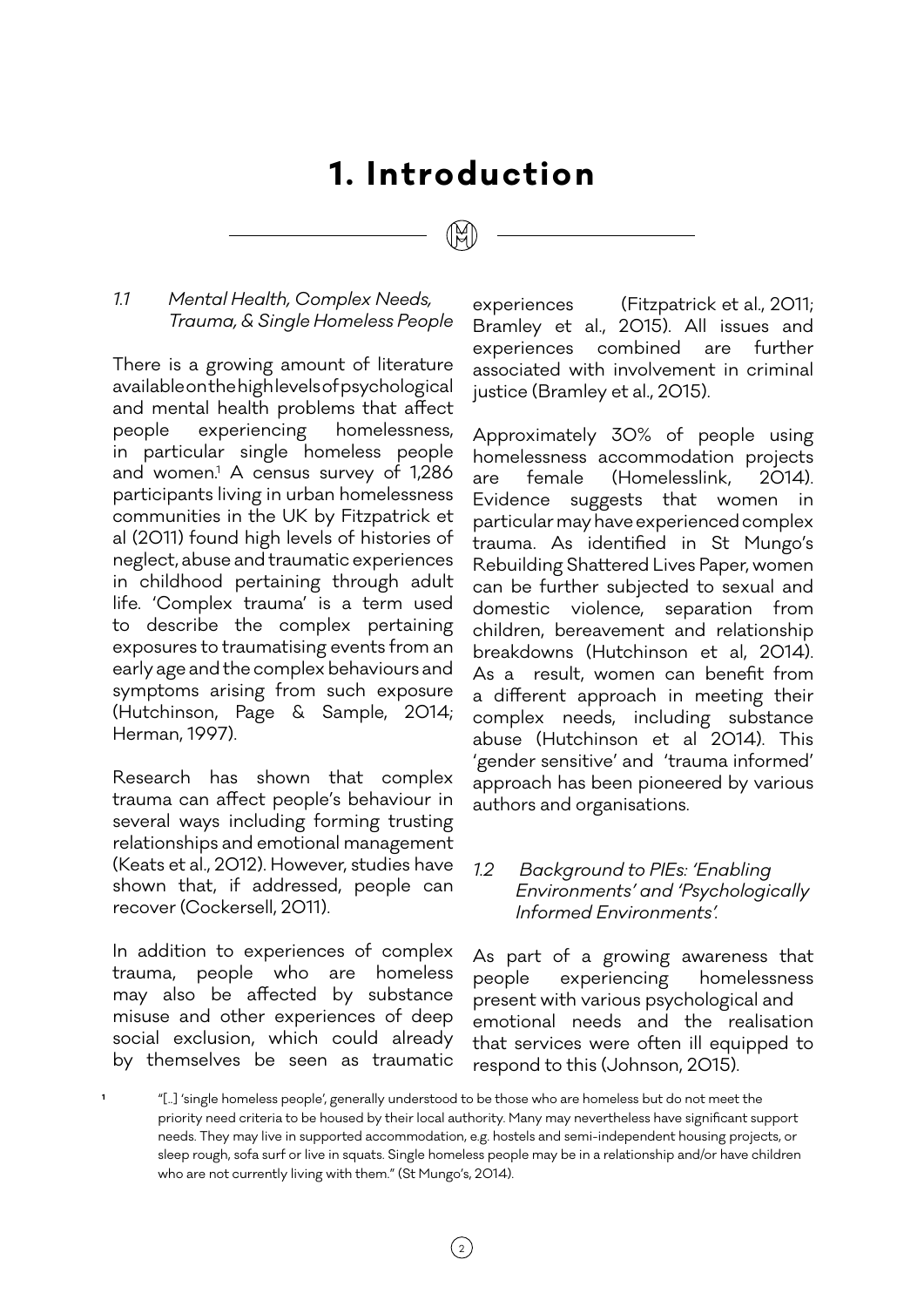In response to this several academic, government, private and third sector initiatives were launched to improve homelessness services between 2008 and 2015 of which a brief overview will be given below.

The UK Department for Communities and Local Government (DCLG), and the National Mental Health Development Unit (NMHDU) (now disbanded), developed a good practice guidance document on mental health in the homelessness sector (DCLG, 2010).2

In addition, the "enabling environment working group" was set up by the Royal College of Psychiatrists in 2007-2008 and ran for 3 years. This group aimed to look at using previous models of working with complex emotional and behavioural needs, including therapeutic communities and applying these to wellbeing more broadly and in more informal community settings. As a result, the 'enabling environment' was defined by this group as a '*generic term to describe good practice across a range of sectors of contemporary social life'* (Haigh et al., 2012). Three key strands of thought underlined this enabling environment initiative. Firstly, the sense those relationships needed to be put first, at the heart of services, which was similar to the 'Therapeutic Community' concept.3

Secondly, there was a need for services to move beyond existing quality criteria

and for services to be assessed (or self-assessed) by certain standards of effective, enabling practices. Thirdly, there was a need from the sector for further application of a therapeutic approach in new community mental health and public mental health settings (Johnson, 2015; Johnson & Haigh, 2011).

The enabling environment formed the basis of the PIE movement.

*Table 1. Core elements of an Enabling Environment*

An enabling environment is an environment;

- In which the **nature and quality of relationships** between participants or members would be recognised and highly valued:
- Where the participants share some **measuse of responsibility for the environment** as a whole, and especially for their own part in it where all participants – staff, volunteers and service users alike – are **equally valued and supported in their particular contribution**
- Where **engagement and purposeful** activity is encouraged
- Where there are opportunities for **creativity and initiative,** whether spontaneous or shared and planned
- Where decision-making is **transparent**, and both formal and informal leadership roles are acknowledged
- Where power or authority **is clearly accountable** and open to discussion
- Where any formal rules or informal expectations of behaviour **are clear**; or if unclear, there is good reason for it
- Where **behaviour,** even when potentially disruptive, is seen as **meaningful,** as a communication to be understood. *Source: Haigh et al., 2012*

The search for this rapid review was finalised in September 2015 and thus does not include the most recent guidance and publications.

<sup>2</sup> For brevity, the paper' will be referred to as the 'Good Practice Guide 2010' in the remainder of this document.

Therapeutic communities provided a user-led form of therapeutic intervention, steering away from the rigid practices present in asylums at the time (Haigh & Johnson, 2012). Further information on the therapeutic community concept and its relationship to enabling environments can be found in Appendix 1.

 $\left(\begin{smallmatrix} 3 \end{smallmatrix}\right)$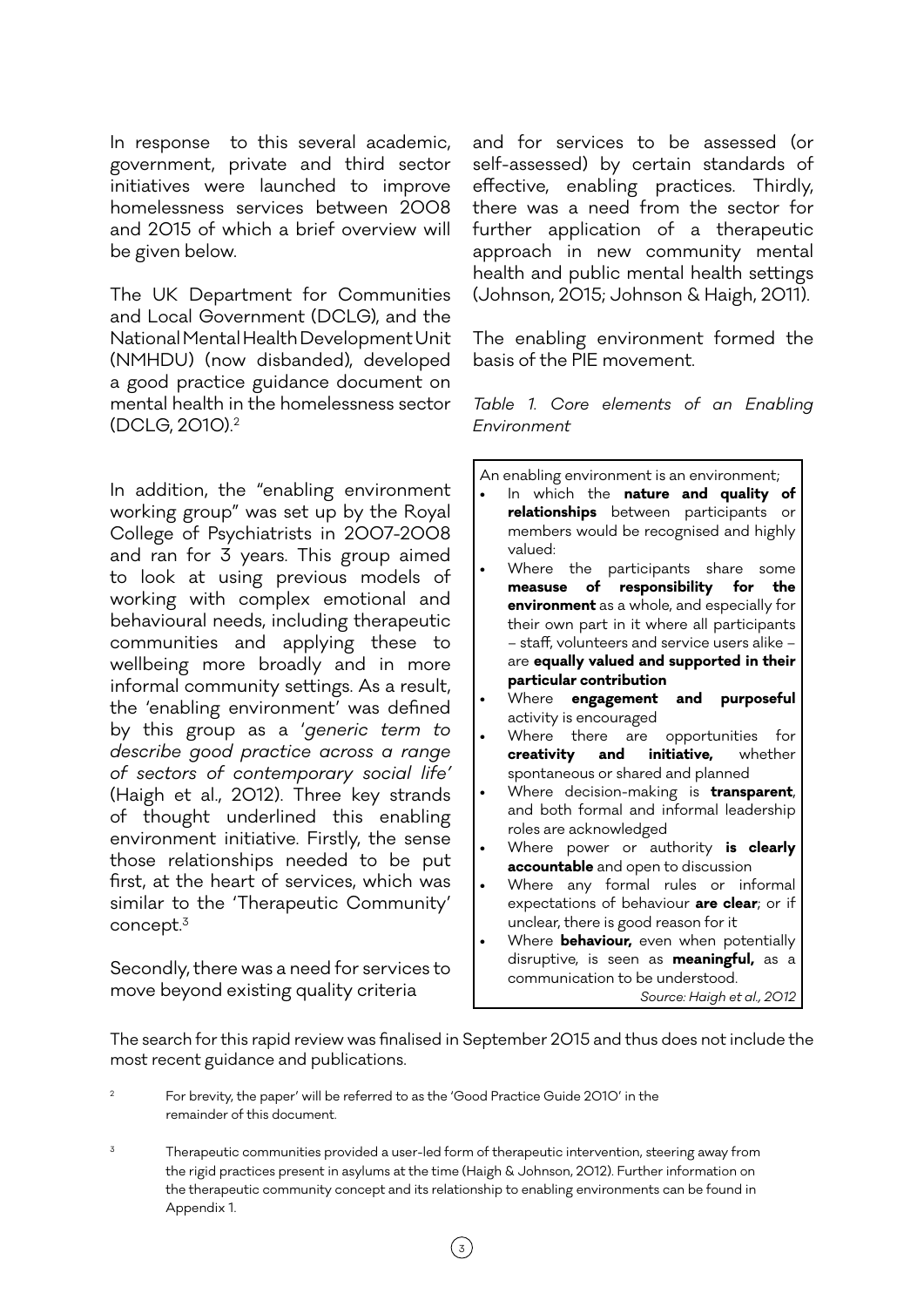# **2. The Psychologically Informed Environment**

#### *2.1 Key Elements of PIEs and Journey Through National Guidance*

The 'Psychologically Informed Environment' (PIE) approach is an initiative resulting from both the enabling environment initiative and the good practice guidance publication in 2010 by the DCLG and NMHDU. The definition of a PIE has intentionally not been made very specific to allow innovation and flexibility in application to certain settings and services (Johnson, 2015). A paper describing the approach was first published in 2010 and was defined by Johnson & Haigh as:

*"For the moment, at least, the definitive marker of a PIE is simply that, if asked why the unit is run in such and such a way, the staff would give an answer in terms of the emotional and psychological needs of service users, rather than giving some more logistical or practical rationale" (Johnson & Haigh, 2010)*

Essentially, the PIE concept followed on from the enabling environment concept and the good practice guidance (2010) previously described as a solution to the needs people with mental health and emotional problems have in hostels. The PIE approach addressed several issues, including:

- 1. The need for a strong value base to inform the work in homelessness settings (Johnson & Haigh, 2010);
- 2. A growing awareness that people experiencing homelessness have various psychological and emotional needs;

3. Psychologically informed practices were incorporated to manage psychological and emotional difficulties, but not in a structured, evidence based way *(Haigh et al., 2012).* 

PIEs are flexible and can be applied to different environments. For a further overview of services in which the PIE approach can be implemented, please see table 2.

*Table 2. Overview of settings which PIEs are present in the UK*

- Hostels
- Foyers
- Supported accommodation
- Rolling shelters
- Night centers
- Severe weather emergency provision
- Winter shelters
- Floating support services
- Day centers
- Assessment centers/hubs
- Street outreach *Source: Keats et al., 2012*

#### *2.2 Psychologically Informed Environments*

After first publication of the concept in the DCLG Good Practice Guide 2010 on Complex Trauma, a second Good Practice Guidance (Keats et al., 2012) was published in 2012 by the DCLG and a consortium of co-authors. This guidance was published following requests by frontline services to develop a more specific definition of the term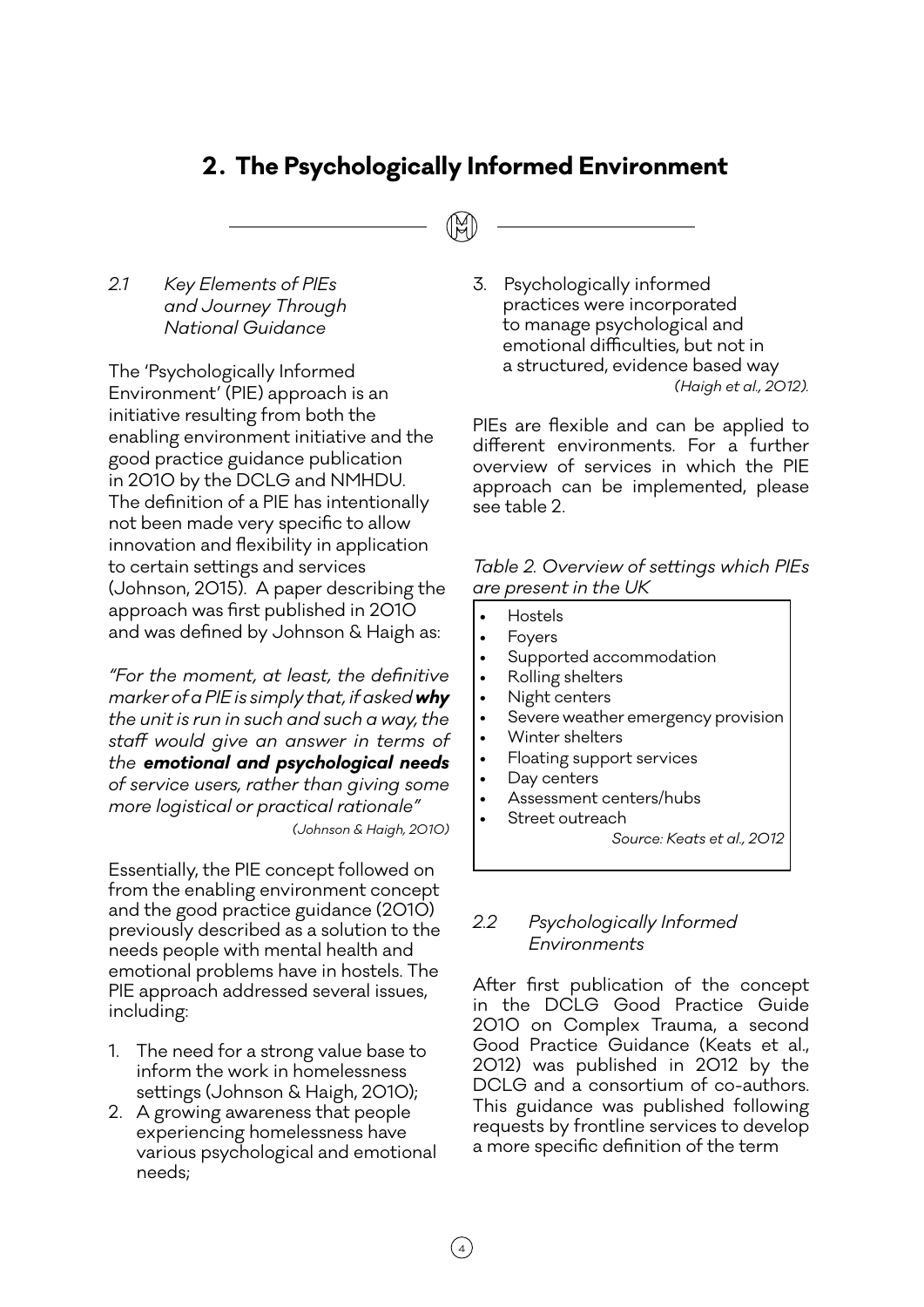psychologically informed environments. 4,5

The PIE concept was then described as aiming to '*enable clients to make changes in their lives'* (Keats et al., 2012), which can be detailed in '*measurable changes in behaviours or emotions'*. This showed a more measurable and operationally defined approach to PIEs. The paper recommended five areas for homelessness service consideration when developing a PIE approach (Keats et al., 2012). These five key areas are:

- 1. Developing a psychological framework,
- 2. The physical environment and social spaces,
- 3. Staff training and support,
- 4. Managing relationships,
- 5. Evaluation of outcomes.

A further detailed description of these areas will be detailed below.

#### **1) Developing a psychological framework**

A psychological framework is pivotal for facilitating training of staff and provides a further rationale behind certain operational changes. The 'therapeutic framework' used in a PIE does not limit itself to a particular approach or theoretic model. Various approaches have since been incorporated in PIEs, including psychodynamic, humanistic and CBT approaches. However, there is not a 'right' or 'wrong' approach to adhere to and according to Keats et al. (2012) settings may also adhere to multiple frameworks. An important term in a psychologically informed environment is 'reflective practice'. This consists of detailed examination of actions and processes.

Keats and colleagues (2012) suggest establishing a climate where this is encouraged and clients feel that they are being heard. Reflective practice can also be applied in staff supervision.

#### **2) The physical environment and social spaces**

The physical environment and social spaces require consideration when developing a PIE. Service user input into design including flexible use of space and a building reflecting different levels of engagement needed by individuals could be considered. Furthermore, 'evidence based design', which utilises tested approaches on environmental changes and the effects this has on psychological change, could be used to reconsider and redevelop areas including noise, light, art, and colour (Keats, 2012).

#### **3) Staff training and support**

As staff effectively run the daily operation of a service, staff training and support has been identified as a further key area for consideration (Keats, 2012). Considering effective recruitment, training and management of staff is crucial in developing a psychologically informed environment. On a managerial and organisational level, implementation of a PIE approach requires an upfront investment into assessment of the service, training of staff and time to implement the PIE approach effectively. Furthermore, in order for a PIE to work effectively, all communication needs to be uniform and there needs to be equal interest and effort from staff members. Reflective practice, continuous learning from experiences, joint supervision and the sharing of findings in joint meetings can enhance this.

 <sup>4</sup> This guidance was the result of partnership of a number of organisations including: University of Southampton, Department for Communities and Local Government, Homeless Healthcare CIS, Pathway Healthcare for homeless people and The College of Medicine.

<sup>5</sup> Again, for brevity, this guidance will hereby be referred to as 'Good Practice Guidance 2012'.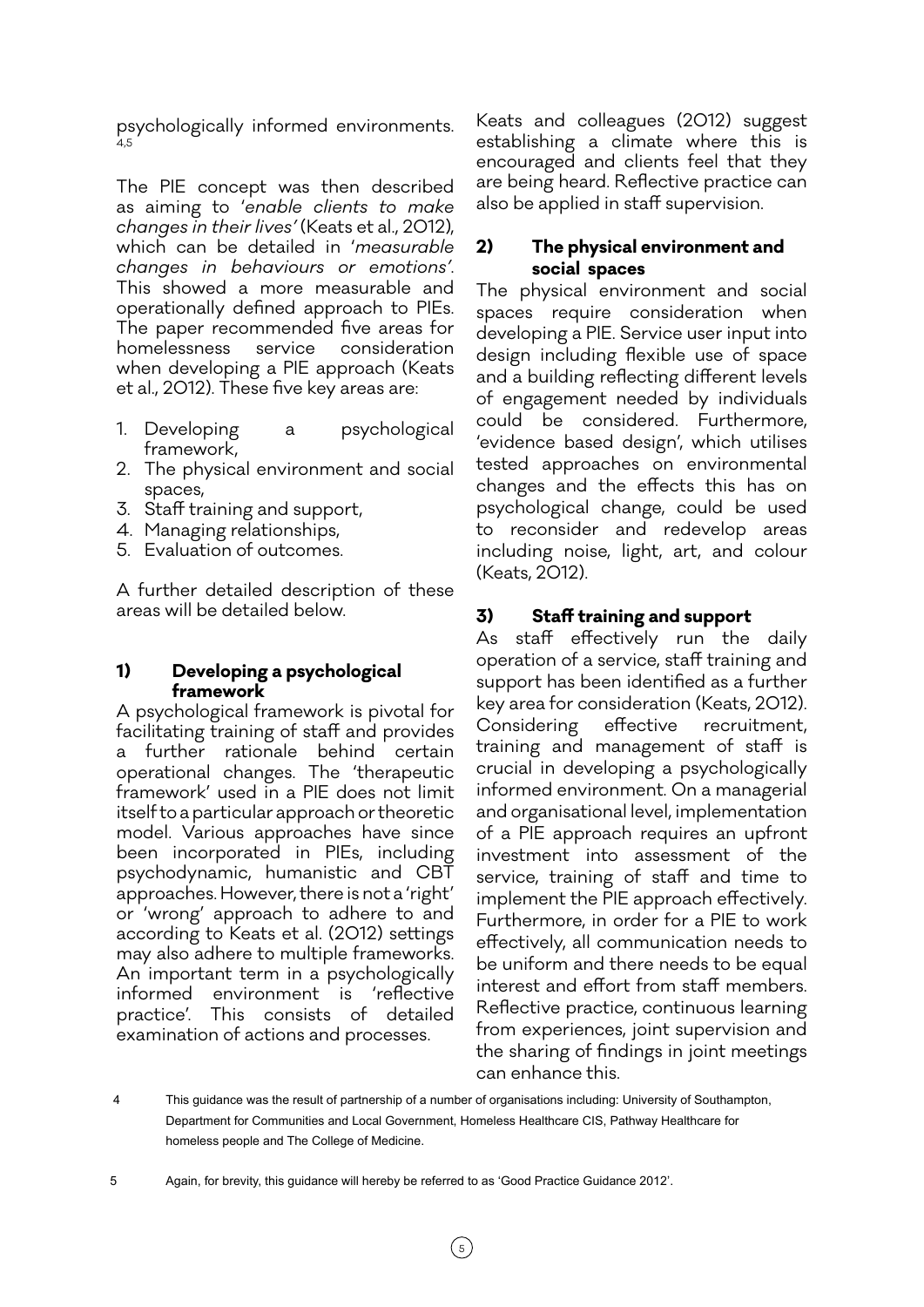#### **4) Managing relationships**

Managing relationships was emphasised in 2012 by St Mungo's as the most important aspect for creating a PIE (Keats, 2012). Psychologically informed services will work with challenging behaviour of clients rather than adopting a punitive approach where service access is denied until behavioural change is achieved. Managing relationships includes, promoting ownership of behaviour and awareness of an unequal power balance between staff and client. 'Elastic tolerance' has been a term often used in services as a positive way to manage relationships. The term implies that behaviour previously leading to evictions would be addressed innovatively to evade dismissal of services or housing.

#### **5) Evaluation of outcomes**

A fifth area is outcome evaluation. The 2012 Good Practice Guidance levels that the evaluation of outcomes can occur at three levels including:

- 1. Policy level measures defined by government or local commissioners
- 2. Service level measures
- 3. Individual measures

It has however, not specified which exact measures would be useful for services and as a result services have taken different approaches to outcome evaluation.

#### **A 6th area?**

In addition to all 5 areas, there have been claims that a better description of PIEs would include 6 areas. According to Johnson (2015), the sixth area is reflective practice. The aspect of reflective practice is an all-encompassing topic of a PIE and Johnson (2015) indicates it relates to all areas of a PIE.

#### *2.3 Psychologically Informed Planned Environments*

Prison services were involved from an early stage of the further efforts needed to make prison environments psychologically informed. Psychologically Informed Planned Environments (PIPEs) were introduced in 6 pilots in criminal justice settings by the National Offender Management Service (NOMS) in 2010. PIPEs are different models as they operate in a planned environment but similar enough to PIEs in homelessness services to draw useful learning. PIPEs only operate in prisons and aimed at allowing offenders to progress through different stages of an intervention and offender pathway with awareness of the psychological needs and effects this might have on an individual.

The PIPEs aim to "*approach ordinary situations in a psychologically informed way, paying attention to interpersonal difficulties, including issues that might be linked to Personality Disorder*" (Turley et al., 2013).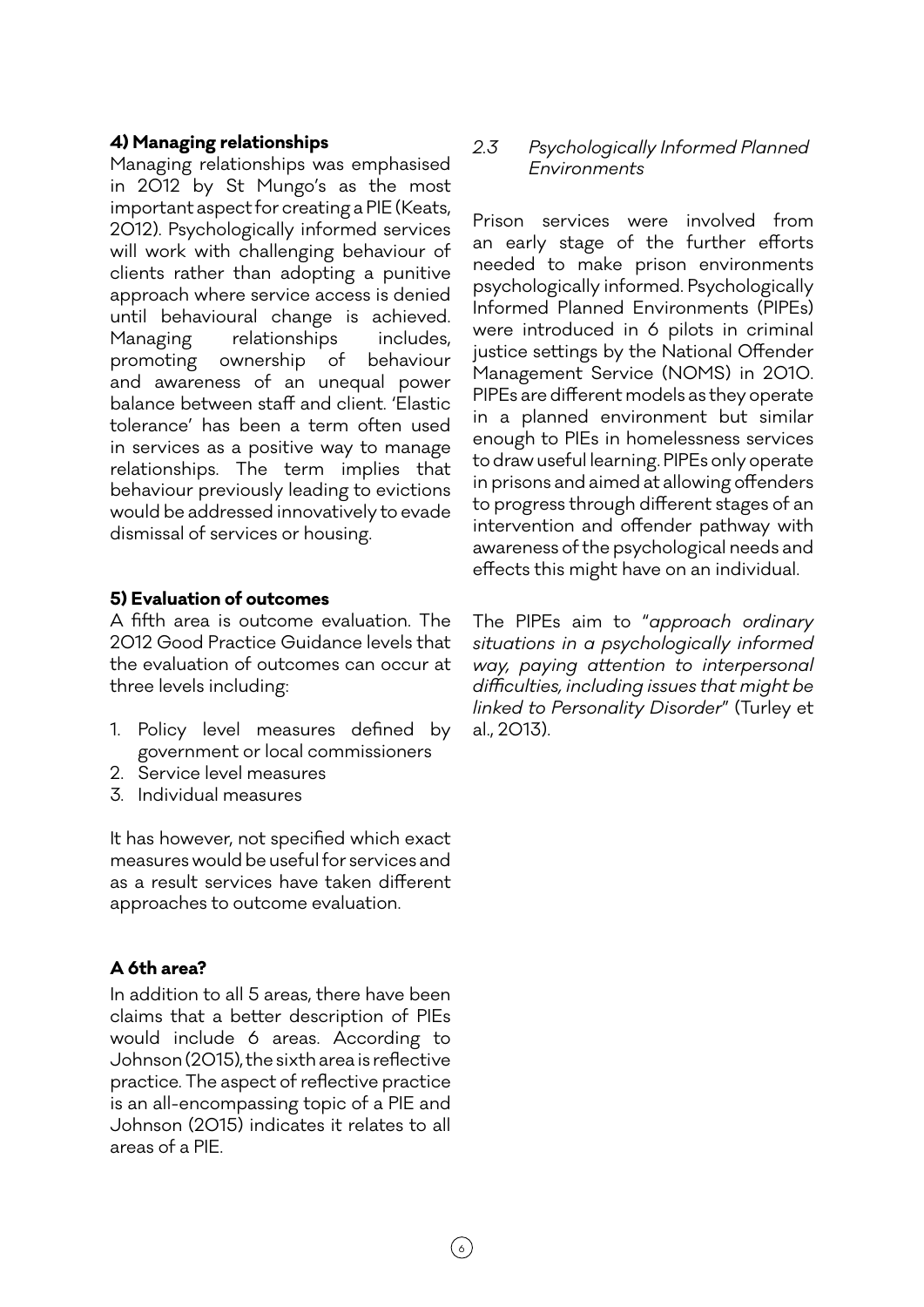# **3. Responses from the Homelessness Sector and Professionals to PIEs**

 $(\mathbb{M})$ 

The PIE concept has been welcomed by the sector. Various large homelessness organisations and housing providers, including St Mungo's, Thames Reach and Look Ahead Housing Care and Support, incorporated the concept into pilots in 2010 and 2011. A detailed overview of the pilots can be found in the 2012 Good Practice Guidance. Further information on services and their incorporation of PIEs can be found below.

#### *3.1 Reception of PIEs in Homelessness Sector from Professional Disciplines*

The literature search conducted for this review did not reveal service user consultation or review reports published on PIEs. However, professionals provided several commentary pieces. The comment pieces indicated that a PIE clearly met a need which has been left unmet. For instance, Seager (2011), a counseling psychologist, commented that a psychologically informed environment fits in well with other needs of the homeless population.

First of all, the author points out that a 'home' has to be offered, not solely a 'house'. The foundations solely are not enough to settle people experiencing complex issues. Secondly, a psychologically informed environment may be more effective as residents may not always respond to formal psychological therapies due to issues with engagement, vulnerability and chaotic behavior. Seager (2011) further comments that there has been a lack of psychological thinking in frameworks informing homeless services. The author of this paper suggest that this could be an explanation for the enthusiasm noted to

this approach in the homelessness sector.

Staff support and information was identified as crucial among professionals working in homelessness settings in order for the PIE approach to work. In response to the 2012 Good Practice Guidance, Conolly (2012) comments that, from a counsellor's point of view, the importance in developing well-informed and supported staff is crucial in developing and implementing PIEs. This should be done through the adoption of reflective supervision in management teams and in a non-hierarchical environment so that challenging situations and reactions can be discussed openly without perceived threat of staff failure on some part (Conolly, 2012).

Furthermore, Whelan (2012) recommends when considering PIEs that equal weighting of training needs for staff and service users be emphasised to ensure that service users are also fully engaged and supported through the process to identify their needs. Whelan stressed the importance of some individuals needing advocacy support in in order to have a voice and express their views of what works well for them (Whelan, 2012). From a social psychiatry standpoint, Harrison (2012) commented that it is important when considering PIEs that services work with the whole person including their social selves and their social environment, which recognises informal interactions including the support from peers as opportunities for growth.

A concern from the author of this paper is the fact that only professionals were consulted and no views of service recipients are included. This clear gap needs addressed.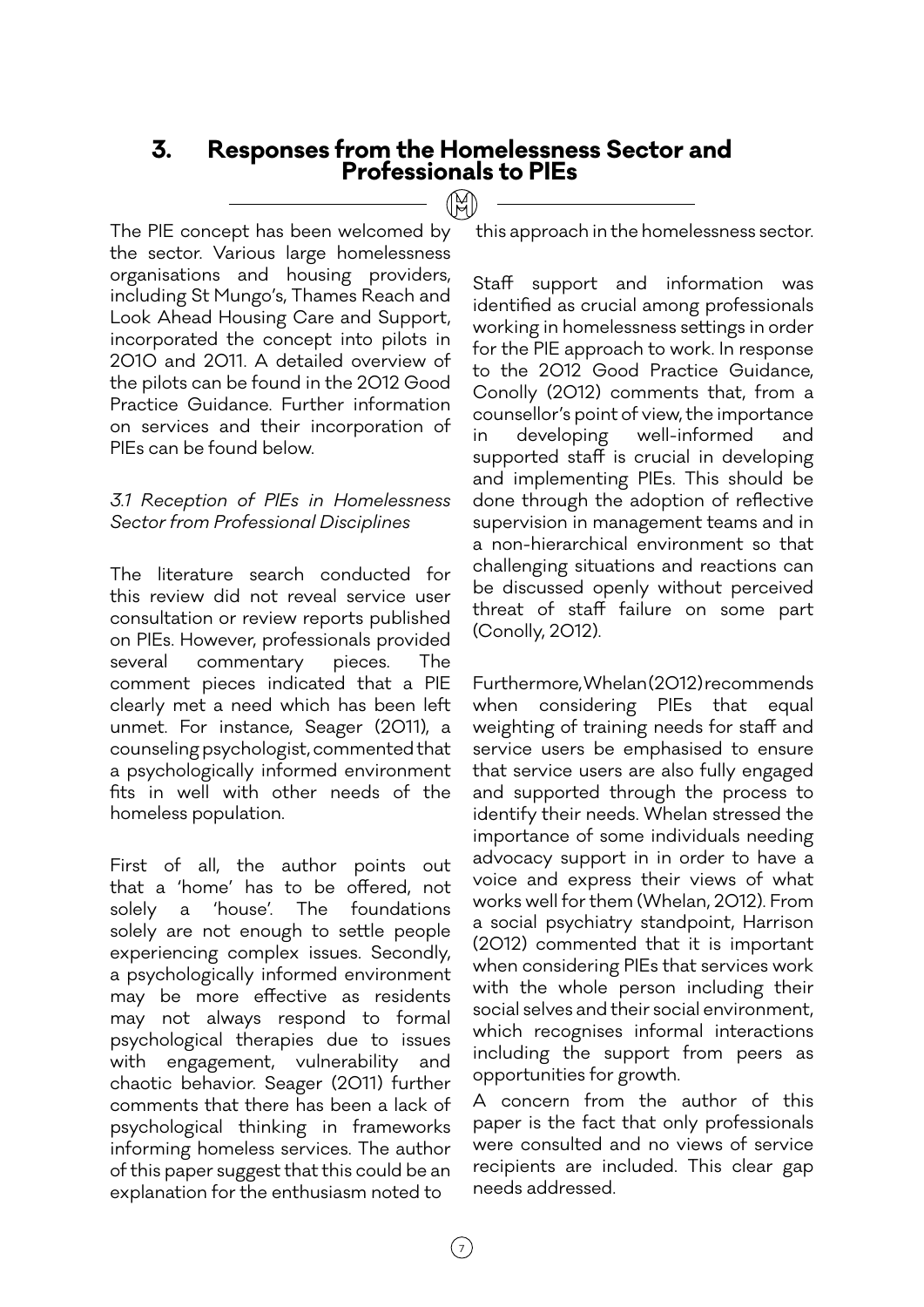#### **4. Learning from PIEs and PIPES Pilots**

The literature suggests various key elements need to be taken into account when incorporating a PIE approach. These mainly concern organisational support and staff management. The learning is drawn from both PIEs and PIPEs as both approaches are similar enough to be relevant for lessons learned. Firstly, organisational support appears to be pivotal in implementation. For instance, in response to the 2012 Good Practice Guidance, Scanlon & Adlam (2012) comment that the success of a PIE depends on the organisations efforts in providing support. The organisation would need to allow for time and resources to be spent on practices, such as reflective practice and training.

Secondly, working together with staff to effectively develop and deliver a PIE was identified as key in various publications. The importance of staff engagement was acknowledged in an evaluation of the effectiveness of three PIPE pilots published in 2013 by the Ministry of Justice (Turley et al., 2013).

The report gave insightful suggestions for PIPE management through a qualitative assessment of three PIPEs which found that the key enabling features were maintaining safe and supportive relationships. Other effective practices were a 'collaborative approach to management' and 'formal support mechanisms' for offenders to voice concerns including 1:1 or group support (Turley et al., 2013).

A crucial element of success was staff understanding and compliance with PIPE approach. The study found that '*inconsistent approaches and variable commitment by staff can undermine helpful interaction with offenders [..]'* (Turley et al., 2013, p.1). Furthermore, especially non-PIPE staff and non-PIPE prisoners have the potential to undermine the PIPE ethos. Several solutions were offered, for instance a clinical lead and effective recruitment was reported to be crucial to support and develop staff and selection was necessary to involve prisoners who met the criteria of a PIPE (Turley et al., 2013).

This reflects similar experiences by Look Ahead Housing Care and Support, who identified that the PIE implementation was challenging for longer serving staff. This was due to a staff resisting (positive) risk taking with clients (Keats et al, 2012). In addition, Scanlon & Adlam (2012) provide account of the traumatising nature the work with people who have experienced trauma can have on staff and urged for further organisational awareness and investment for support for staff to manage this.

An additional dynamic is the dilemma staff may face when they are required to develop person centred work although realising that the work inherently is rationed and informed by commissioning demands (Cornes et al., 2014; Scanon & Adlam, 2012; Johnson, 2015). The authors report of the risk of staff feeling stuck, disengaged, alienated and may lead to burnout if a psychologically informed practice does not receive higher management support.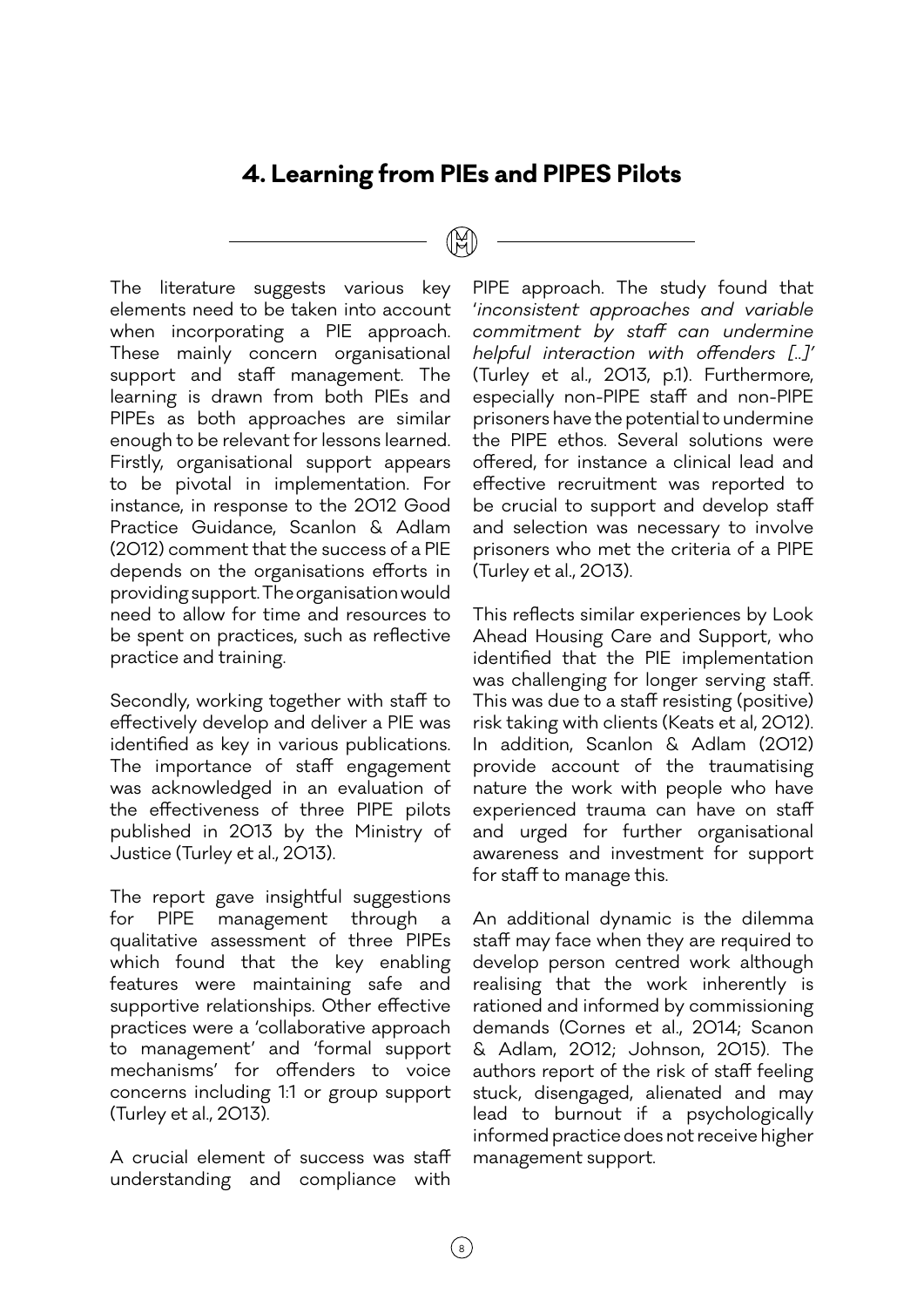Professional communities of practice may be a useful consideration in this respect. These communities foster collaborative relationships and offer opportunities for inter-professional sharing of knowledge and learning. These can improve outcomes for service users by supporting the workforce to maintain engaged and positive thinking in an emotionally taxing and stressful role (Cornes et al., 2014).

#### *4.1 The Social Environment*

The literature shows that teams and organisation's efforts are varied in terms of engendering a safe, shared and facilitative space. In general, often the physical environment changed to signify a change in routine and announce the commencement of a psychologically informed environment. Many pilots reported to have redesigned and sometimes refurbished the service.

In terms of the further social environment, changes such as reflective practice and group work were incorporated in the majority of PIEs. Practices which have worked well in general, were regular team discussions, clinical supervision and training packages for staff and management. In terms of managing relationships, Thames Reach used a promising person centred approach named 'Planning Alternative Tomorrow with Hope' in which clients are encouraged to take back ownership and develop strategies to work towards the life they 'aspire to' (Keats et al., 2012). Several innovative approaches from various pilots will be further detailed below.

An interesting approach to 'leveling' a service to users' needs was described by Blackburn (2012). This paper provided an overview of Second Step's Wellbeing Service in Bristol. The Wellbeing Service is

a primary care mental health service using a psychologically informed approach. The service was set up with three differencing levels of engagement in mind. There were three levels of engagement identified, namely 'stock', 'flow' and 'returners'. A brief description of the various levels can be found below.

*"The 'stock' group are people who could engage with the service on a regular basis, making consistent use of the services on offer; the 'flow' group are people who can access alternative services more appropriately but may benefit from short term engagement in order to enable them to do so and 'returners' are those people who might engage with the service for periods of time but be unable to sustain engagement, returning at a later date."* 

#### *(Blackburn, 2012, p.68).*

The majority of clients (65%) reported to be returners, these were individuals who were engaged but due to various reasons were unable to continue engagement. These individuals would, however, return at a later time. Specific levels of intervention and services were developed for the three groups. A case study was used to exemplify benefits of the service for a 'returner'. The case study found it to be an effective intervention. Although it is an interesting approach, further information on effectiveness was not available for this pilot.

#### *4.2. The Psychological Environment*

As per the 2012 Good Practice Guidance (Keats et al, 2012), various psychological strategies were used in PIE pilots. Some initiatives relied on incorporating clinical (psychological) staff in the service, for instance the Waterloo pilot in Stamford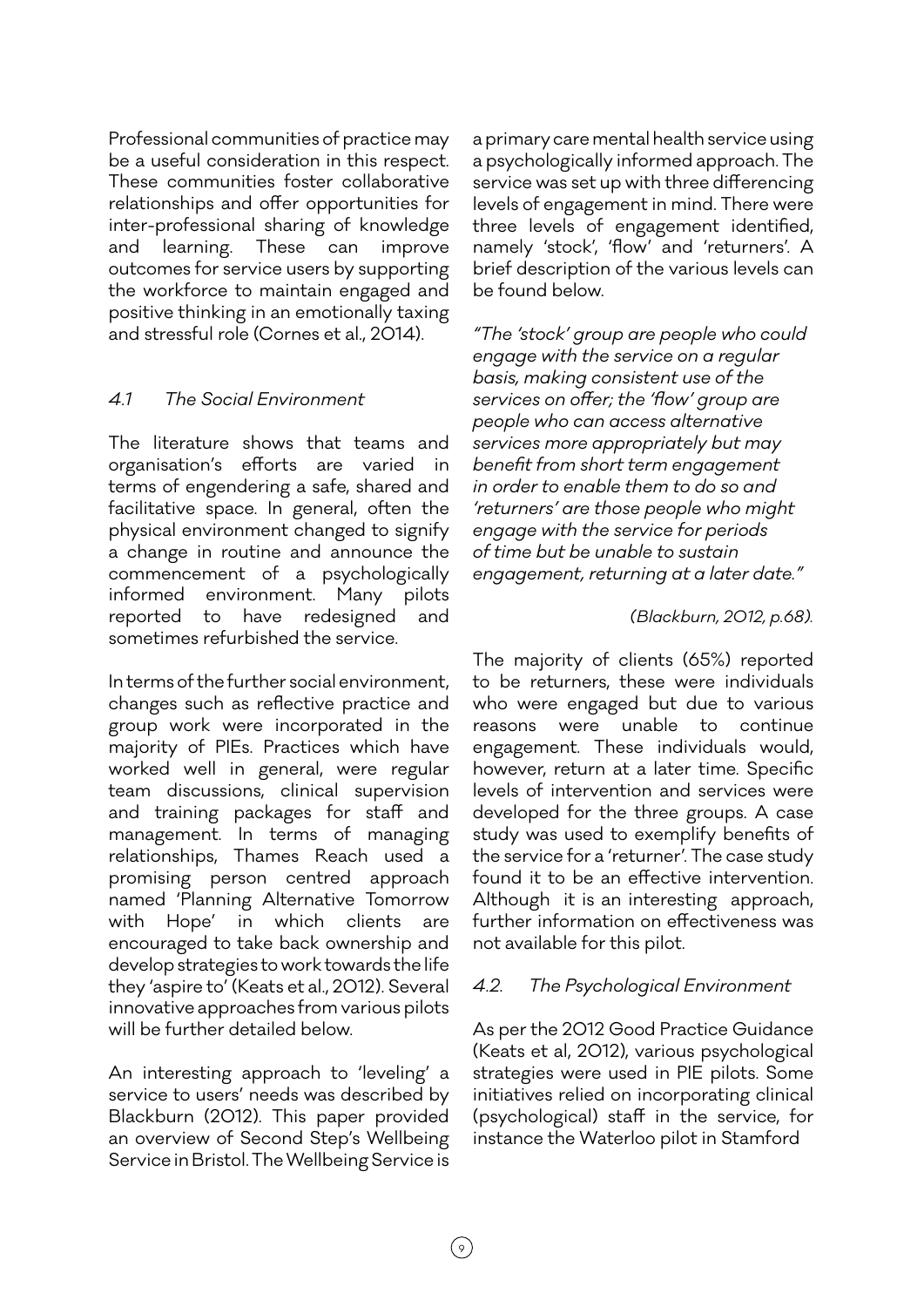street, London<sup>6</sup> and the Waterview service in Kensington and Chelsea, London<sup>7</sup> whilst others provided psychological training to all staff members.

An innovative approach, named Appreciative Inquiry, an approach stemming from Organisational Development and aligned with Positive Psychology, based in the humanistic model (Quinney & Richardson, 2014) was used in King George's Hostel run by Westminster Riverside ECHG, which works with chaotic drug users needing high support. Key elements of this approach were the incorporation of appreciative conversation and the '5D cycle'.

Although an encouraging concept, the implementation was met with resistance from staff and residents as it was a considerable leap to move into 'the positive'. Follow-up data was available, albeit on only eight residents. An encouraging find of only one reoffender and improved relationships seem promising. However, the small sample size limits generalisation and gives way for bias.

#### *4.3 The Gender Responsive Environment*

There are recommendations that services should provide a gender sensitive response. For instance efforts in the US by Stephanie Covington include a 'trauma informed' approach for women in criminal justice settings. Further to this, good practice recommendations by St Mungo's mention the importance of a gender sensitive approach when delivering a psychologically informed environment.

The papers which were found in the search section found no reference to service alterations to meet the needs of women by creating a gender responsive environment. However, this could be limited by the search operated and changes might have been implemented but not described elsewhere. Since the papers did not detail this into their content it is an area that would need to considered for further research.

#### *4.4 The Age Sensitive Environment*

In addition to paying specific attention to gender, age also needs to be considered when incorporating a PIE approach for services. After the initial rise in initiatives, Smeaton (2012) suggested that PIE guidance also needed to be developed for young people. In particular, PIEs were needed for young people under the age of 16 who had run away from home or had been forced to leave and were presented with complex issues which may persist into adult life.

According to Smeaton (2012), children and young people who had been raised by 'detached' parents were particularly at risk. This implies parents whose behaviour is seemingly uninvolved and unattached to their children. Psychological needs of young and old people may vary widely and thus need to be taken into consideration when training is provided for staff. Further to this, research could assess whether there are particular psychological needs for the age groups services are working with and how this affects incorporating a Psychologically Informed Approach.

7 This pilot was implemented by the Westminster Local Authority.

The partners involved are: South London & Maudsley NHS Foundation Trust (SLaM), Thames Reach (TR) and Lambeth Integrated Commissioning Cluster (LBL).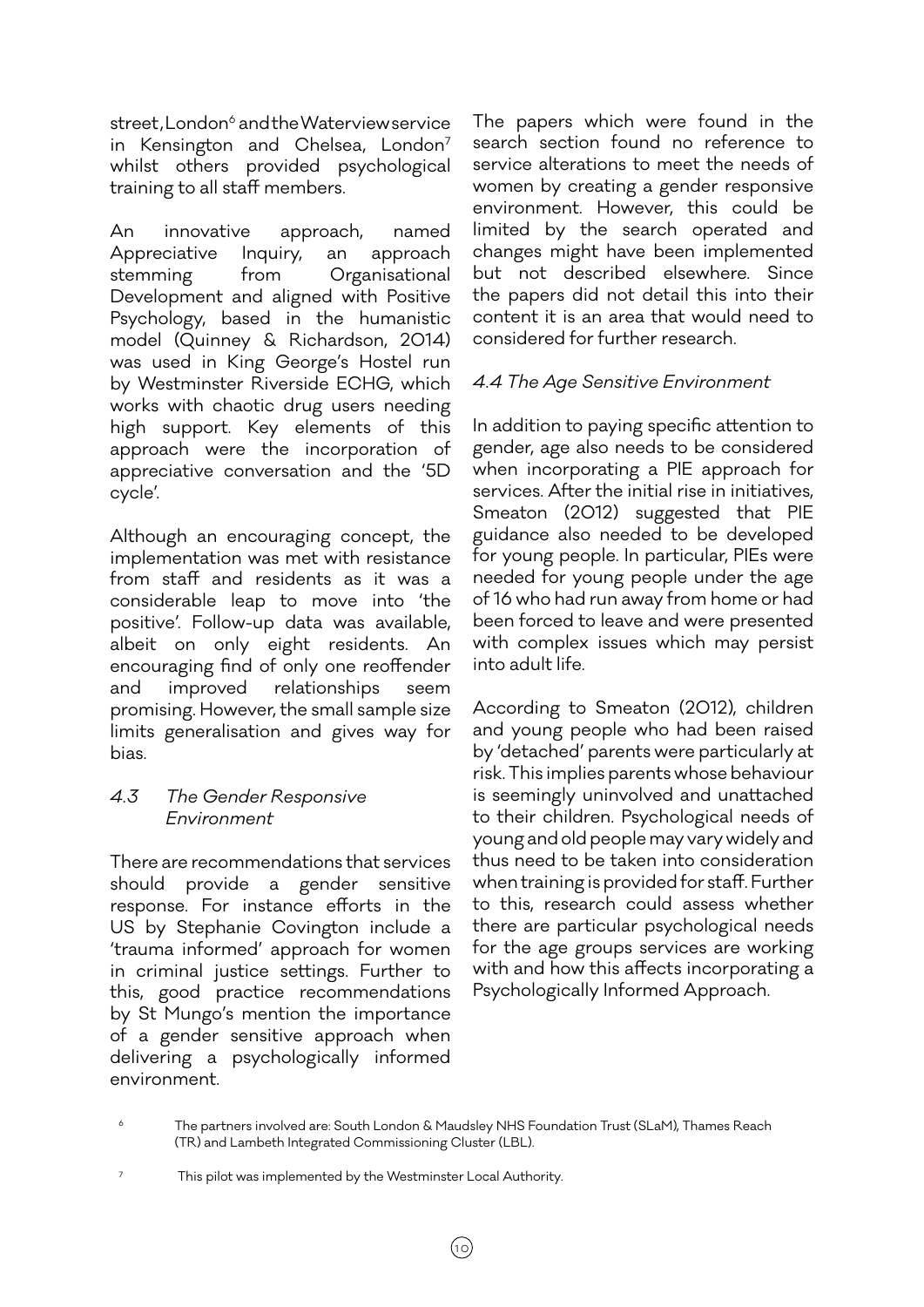#### **5. Evidence Base**

The fact that PIEs rely on a level of '*innovative localism*' (Haigh et al., 2012) and the flexible and innovative interpretation in which this results, has come with associated benefits and limitations. The benefits are a positive sector response and improvements 'on the ground'. However, in terms of evidence, it is has been difficult to establish results due to discrepancies in measures, approaches to evaluation and eventually publication.

Further to this, as all projects were in pilot phase when the original Good Practice Guidance was published in 2010, it is unknown whether enough academic input is provided from the start. There may be continuous challenges associated with academic outcome measurements and subsequent publications. A variety of outcome measures have been used in services to evaluate the effectiveness of PIEs. The 2012 Good Practice Guidance levels the outcomes in three level categories including:

- 1. Policy level measures defined by government or local commissioners
- 2. Service level measures
- 3. Individual measures

The guidance may potentially be lacking a fourth 'research' level. It might have been useful to include this option as it would enhance the opportunity to build on an evidence base to identify effective practices and learn further on 'what works' for the sector.

Currently, published reports which include outcome data (excluding case studies) are only available for the PIPEs and the PIEs in the Waterloo and St Mungo's services (Stronge & Williamson, 2014; Cockersell, 2011).

Internal reports may be available, however, these have not been published externally for unknown reasons. Of particular interest is the St Basils pilot, as they indicated to be working towards key performance indicators and their outcome measures were informed by Southampton University. Of all services implementing PIEs, the Waterloo Service has incorporated the most clinical outcome measurement framework and publication of the results is pending. Other services have incorporated other outcome measures including the Outcomes Star and attendance rates.

A paper by Cockersell (2011) showed that, the addition of psychotherapy to the services delivered to people experiencing exclusion could result in improvements on a larger scale. In this paper, 274 people receiving housing support from St Mungo's attended psychotherapy sessions. Interestingly, the overall attendance rate was 76% for the sessions, which is a high figure considering the difficulties services may have with reaching this group.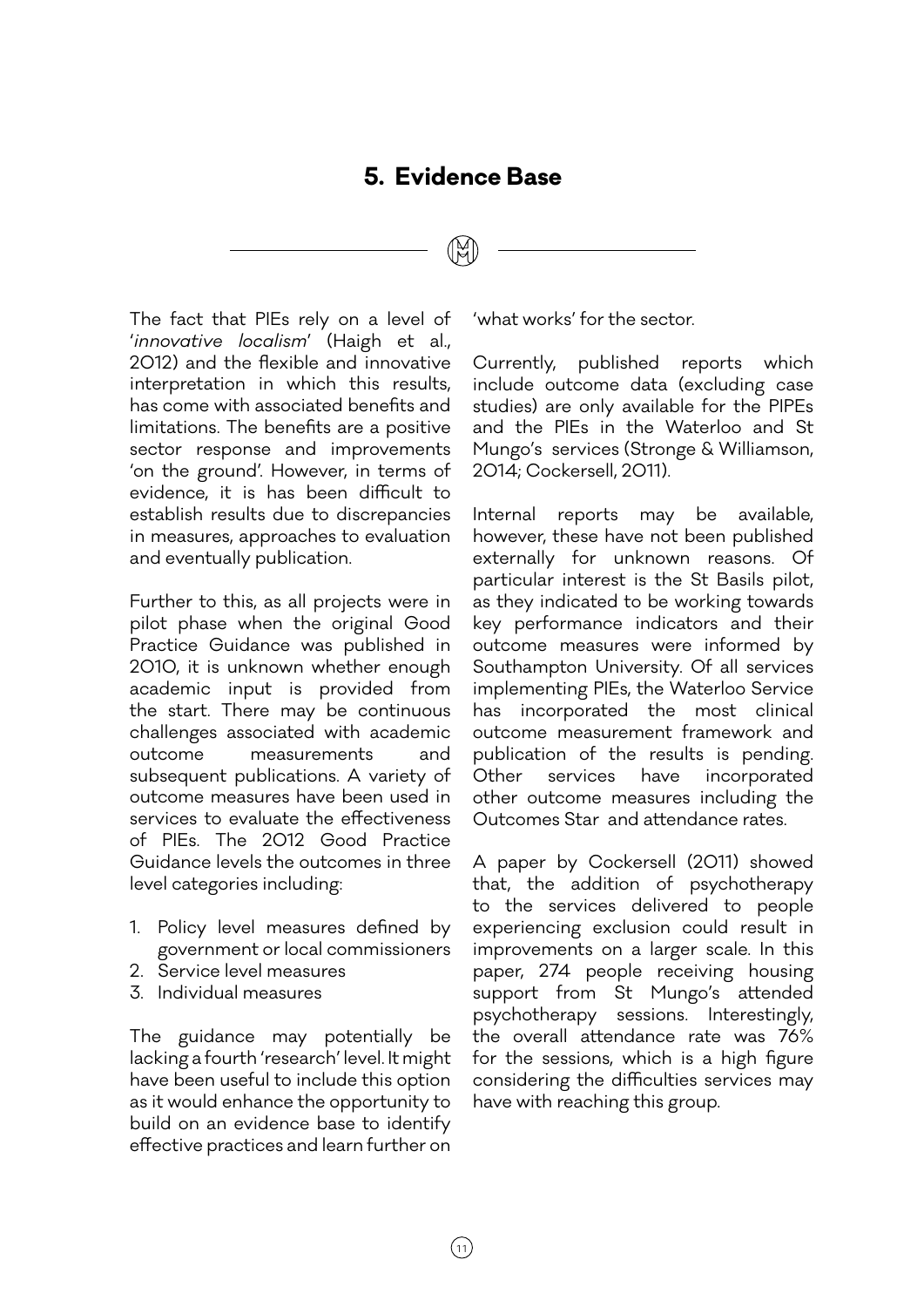Those individuals who attended psychotherapy were three times more likely to move from pre-contemplation to action on the Outcome Star<sup>8</sup> than those who did not take up psychotherapy. By the end of their sessions, 42 per cent of clients were in employment, voluntary placements, education or training compared with 21 per cent of clients who did not attend psychotherapy (Cockersell, 2011).

Furthermore, the author indicates that, the clients stuck in the 'revolving door' may well re-present due to mental health problems and this is why it is pivotal to offer both social and clinical psychological support. This is one of the only papers including a large sample size although this research was lacking a control group. However, considering the issues with conducting research in these settings the initial findings are promising. In addition to differing methodologies, the current evaluations mostly draw on small sample sizes and often rely on qualitative research.

This may be reflective of the needs of the sector as Johnson (2014) accounted to this by indicating that *'large cohorts of subjects may achieve statistical significance*', however they do *'sacrifice the in-depth understanding of recognizably real persons'* (Johnson, 2014).

Furthermore, as far as we are aware, the evidence on PIEs is currently solely available in the UK. Johnson (2015) suggests that other services have incorporated elements similar to enabling environments albeit the naming of these may be considerably different and thus not identified as PIEs.

In whatever way evidence will be defined and used, a common outcome measurement framework for PIEs drawing on current best practice would be useful to further develop the evidence base and improve sharing of findings both within the UK and globally.

8 Definition provided by St Mungo's: "Th*e Outcomes Star looks at ten different areas of a person's life. With their keyworkers, clients rate their own progress in each area. The Star is the leading outcome measurement tool in the homelessness sector, and is being adapted for use with other vulnerable client groups.*' It is advocated as an example of good practice by Central Government and an increasing number of London Local Authorities. (Hutchinson, Page, Sample,; 2014, p18 )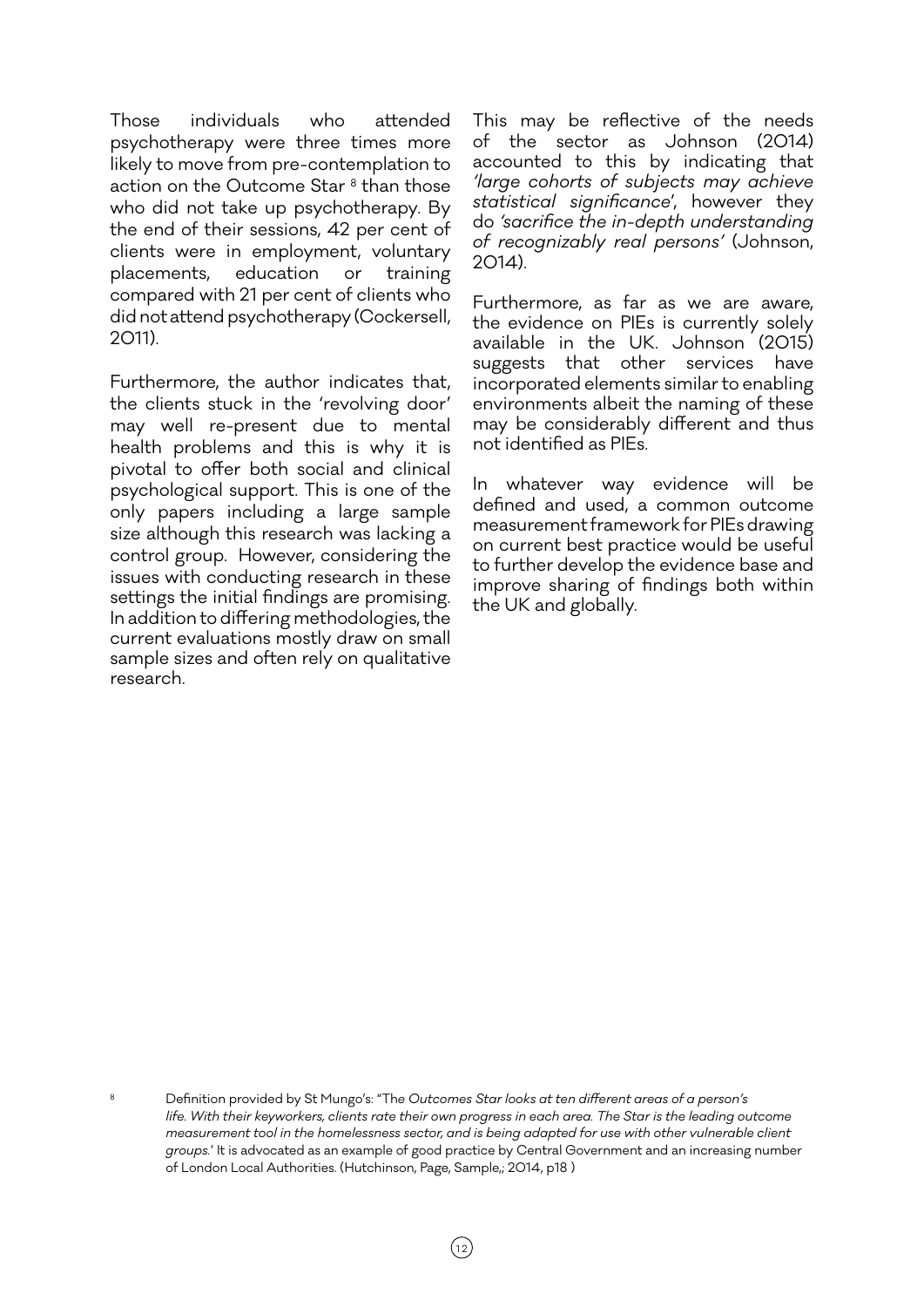### **6. Summary and Recommendations**

PIEs are a promising development, however further research into efficacy is needed. This review indicates that further research is needed to sustain momentum and attract further funding for the PIE approach.

This will not only improve knowledge on effective mediums but also allow for the sharing of knowledge within the sector of best practice. Although there was an initial surge in publications in 2012, there have been no further papers with follow-up outcomes published more recently. Up until the date of publication the evidence base is limited through the relative newness of the term; and limited by the lack of published frameworks or toolkits.

Key recommendations for further research and review include revision of parameters and guidance for evaluation of PIEs and developing an evaluation framework, which can be used and adapted across pilots and services. This would be important in terms of creating an evidence base around the effectiveness of PIEs and effective mechanisms that make a PIE work in practice.

Further research also needs to look into mechanisms of change in PIEs for staff and users of the service and the effect it has on the service. In particular, the difficulty to engage some staff in the PIE approach would be an area for further exploration. The author also identified the value of research into the PIE dynamic between service users, staff and inter-staff relationships as an area for future exploration.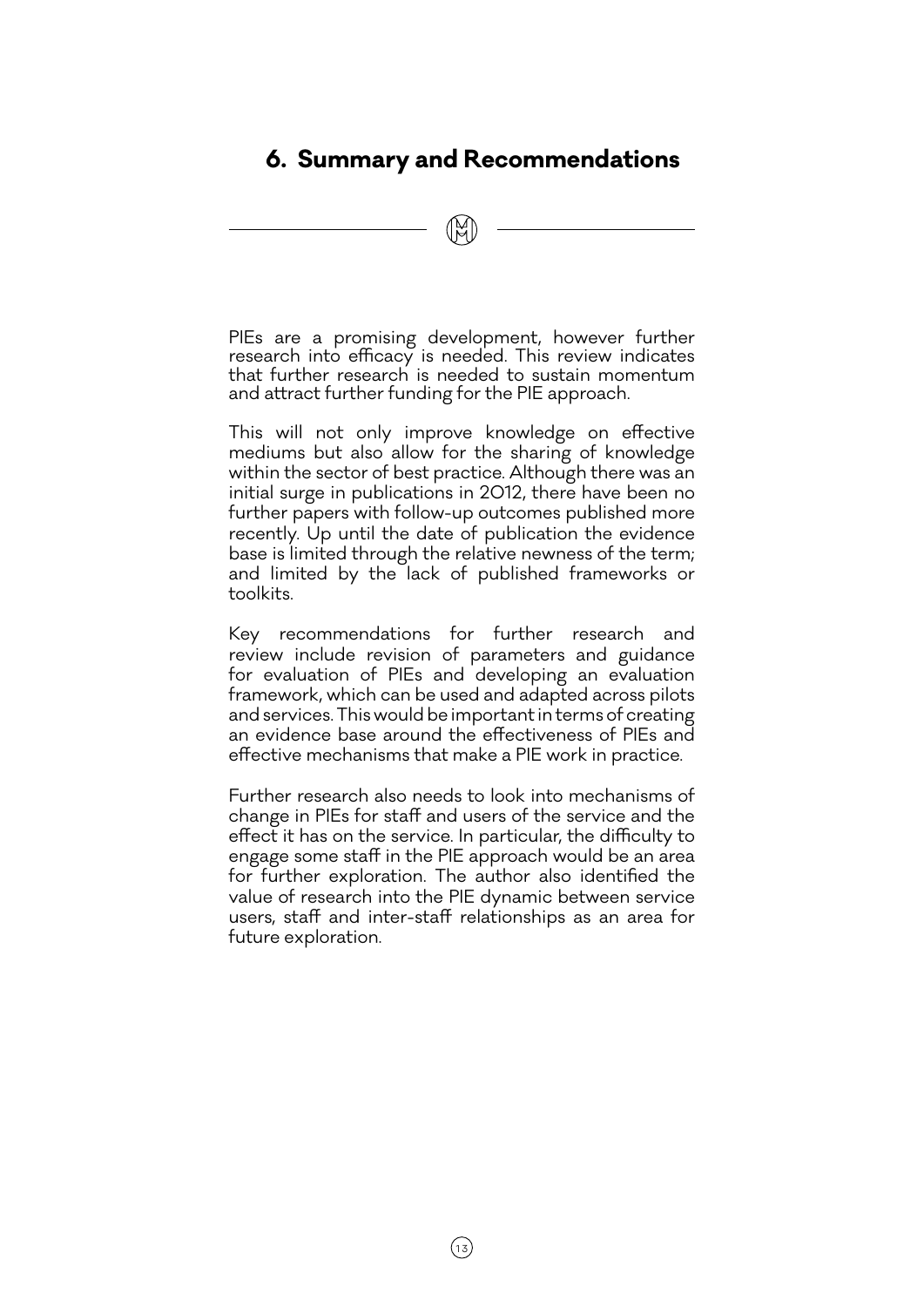# **Appendicies**

# **Appendix 1.**

#### **Summary of 2012 Good Practice Guidance on PIEs**

**Summary of key elements and effective approaches from 2012 Good Practice Guidance 'Psychologically informed services for homeless people' (Keats et al., 2012).** 

#### **Developing a psychological framework**

A psychological framework facilitates training of staff and provides a rationale behind certain operational changes. A PIE reflects all areas of an organisation. Firstly it reflects the psychological approach taken by management and staff. Secondly, a PIE considers the psychological impact of the physical environment and social spaces on individuals using a service. When a PIE is developed, service user input into design is crucial. Other areas for consideration would involve flexible use of space and a building reflecting different levels of engagement needed by individuals. Smaller changes could include changing notes in receptions from 'rules and regulations' to 'services and access'. Furthermore, re-assessment of any power balance between service and users and factors contributing to this in terms of design could be considered, as has been done by 'Brighter Futures', please see Keats et al. (2012) for further information. A key area to consider when developing a PIE is the choice of therapeutic framework by which the service will be involved. The 'therapeutic framework' in a PIE does not limit itself to a particular approach or theoretic model. Various approaches have been incorporated in PIEs, including psychodynamic, humanistic and CBT approaches. However, there is not a 'right' or 'wrong' approach to adhere to and according to Keats et al. (2012) settings may also adhere to multiple frameworks. Another key term is 'reflective practice' which is used in PIEs. This consists of detailed examination of actions and processes. Keats et al. (2012) suggests establishing a climate where this is encouraged and clients feel that they are being heard. Reflective practice can also be applied in staff supervision.

#### **The physical environment and social spaces**

Key to consider here is 'evidence based design'. This is a term introduced by the good practice guide by Keats et al. (2012). It includes further guidance on developing a PIE with tested approaches on environmental changes and the effects this has on psychological change. Factors to consider include noise, light, art, and colour.

#### **Staff training and support**

Considering effective recruitment, training and management of staff is crucial in developing a psychologically informed environment. On a managerial and organisational level, implementation of a PIE approach requires an upfront investment into assessment of the service, training of staff and time to implement the PIE approach effectively. As found by the PIPE evaluation, common difficulties arose when there were differing levels of buy-in of staff, which affected and ultimately undermined the PIPE approach which was meant to be implemented (Turley et al., 2013).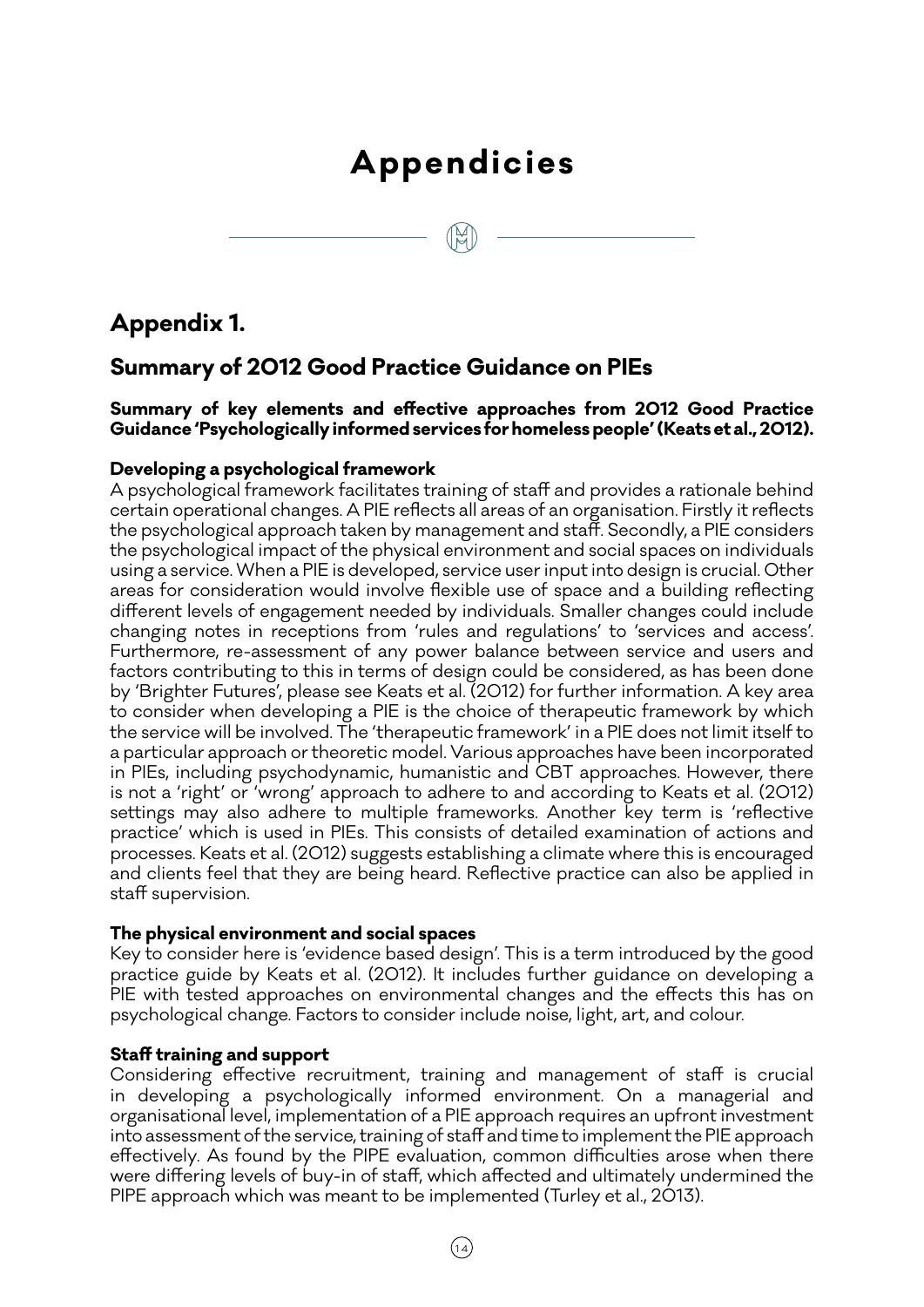In order for a PIE to work effectively, all communication needs to be uniform by staff. Reflective practice, continuous learning from experiences, joint supervision and sharing of findings in joint meetings can enhance this.

#### **Managing relationships**

St Mungo's emphasised the importance of managing relations as a pivotal aspect of PIEs (Keats et al., 2012). Psychologically informed services will work with challenging behaviour of clients rather than adopting a punitive approach where service access is denied until behavioural change is achieved. Managing relationships includes, promoting ownership of behaviour and awareness of an unequal power balance between staff and client. Elastic tolerance was introduced as a positive way to manage relationships. 'Elastic tolerance' is a term often used in services. The term implies that behaviour previously leading to evictions would be addressed innovatively to evade dismissal of services or housing.

#### **Evaluation of outcomes**

The 2012 Good Practice Guidance levels the outcomes in three level categories including:

- 1. Policy level measures defined by government or local commissioners.
- 2. Service level measures.
- 3. Individual measures. Further detail on outcome evaluation can be found in main text.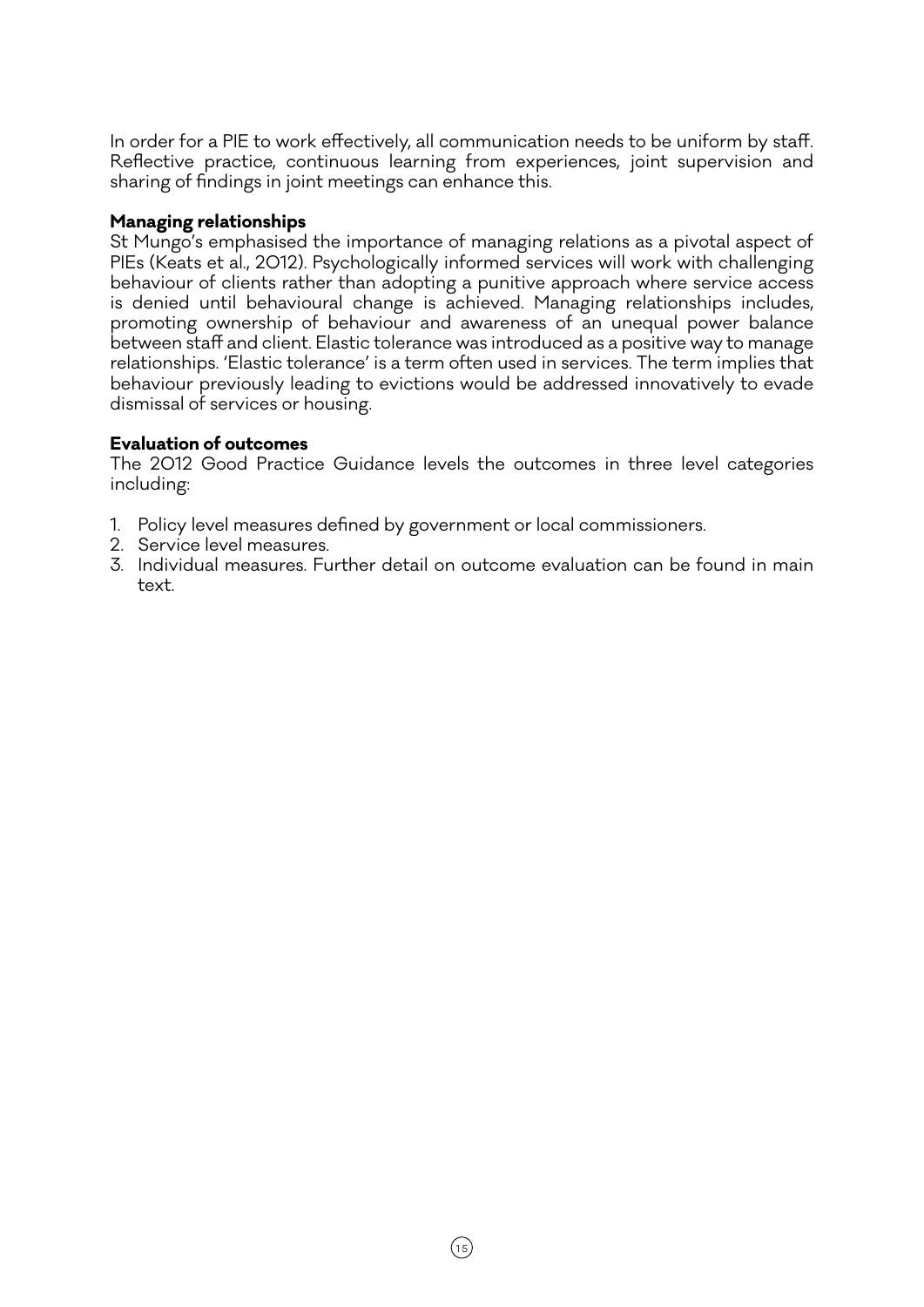# **Appendix 2.**

### **Further Reading**

These documents were not included in the final review. However, they might provide further useful global information on similar developments to Psychologically Informed Environments and Enabling Environments.

#### **United States and Canada**

American Psychological Association, Presidential Task Force on Psychology's Contribution to End Homelessness. (2010) 'Helping people without homes: The role of psychologists and recommendations to advance research, training, practice and policy'. Retrieved from: http://www.apa.org/ pi/ses/resources/publications/end-homelessness.aspx

Levy, J.S. (2012) Pretreatment Guide for Homeless Outreach & Housing First: Helping Couple, Youth, and Unaccompanied Adults. Ann Arbour: Loving Healing Press Inc.

Substance Abuse and Mental Health Services Administration (2014) ' SAMHSA's Concept of Trauma and Guidance for a Trauma-Informed Approach'. HHS Publication No. (SMA) 14-4884. Rockville, MD: Substance Abuse and Mental Health Services Administration. Available at: http://traumainformedcareproject.org/resources/ SAMHSA%20TIC.pdf

"Women and Addiction: A Trauma-Informed Approach." (2008). Journal of Psychoactive Drugs, SARC Supplement 5, November, 377-385.

#### **Europe**

Chevrier, C. (2014) 'A human adventure; an address to the Interval 2013 symposium, Paris, September 28th, 2013. in Housing Care and Support, 17(2) [Online] available at: http://pielink.net/download/chevrier-c-2014-a-human-adventure/

#### **Australia**

Ball, S.A., Cobb-Richardson, P., Connolly, A.J., Bujosa, C.T. & O' Neall, T.W. (2005) Substance abuse and personality disorders in homeless drop-in center clients: Symptom severity and psychotherapy retention in a randomised clinical trial. Comprehensive Psychiatry, 46, 371-379.

Holmes, A., Hodge, M., Newton, R., Bradley, G., Bluhm, A., Hodges, J., Didio, L. & Doidge, G. (2005) Development of an inner urban homeless mental health service. Australasian Psychiatry, 13(1), 64-67.

Skeem, J.L., Markos, P., Tiemann, J. & Manchak, S. (2006) Project HOPE for Homeless Individuals with Co-Occurring Mental and Substance Abuse Disorders: Reducing Symptoms, Victimisation, and Violence. International Journal of Forensic Mental Health, 5(1), 1-11.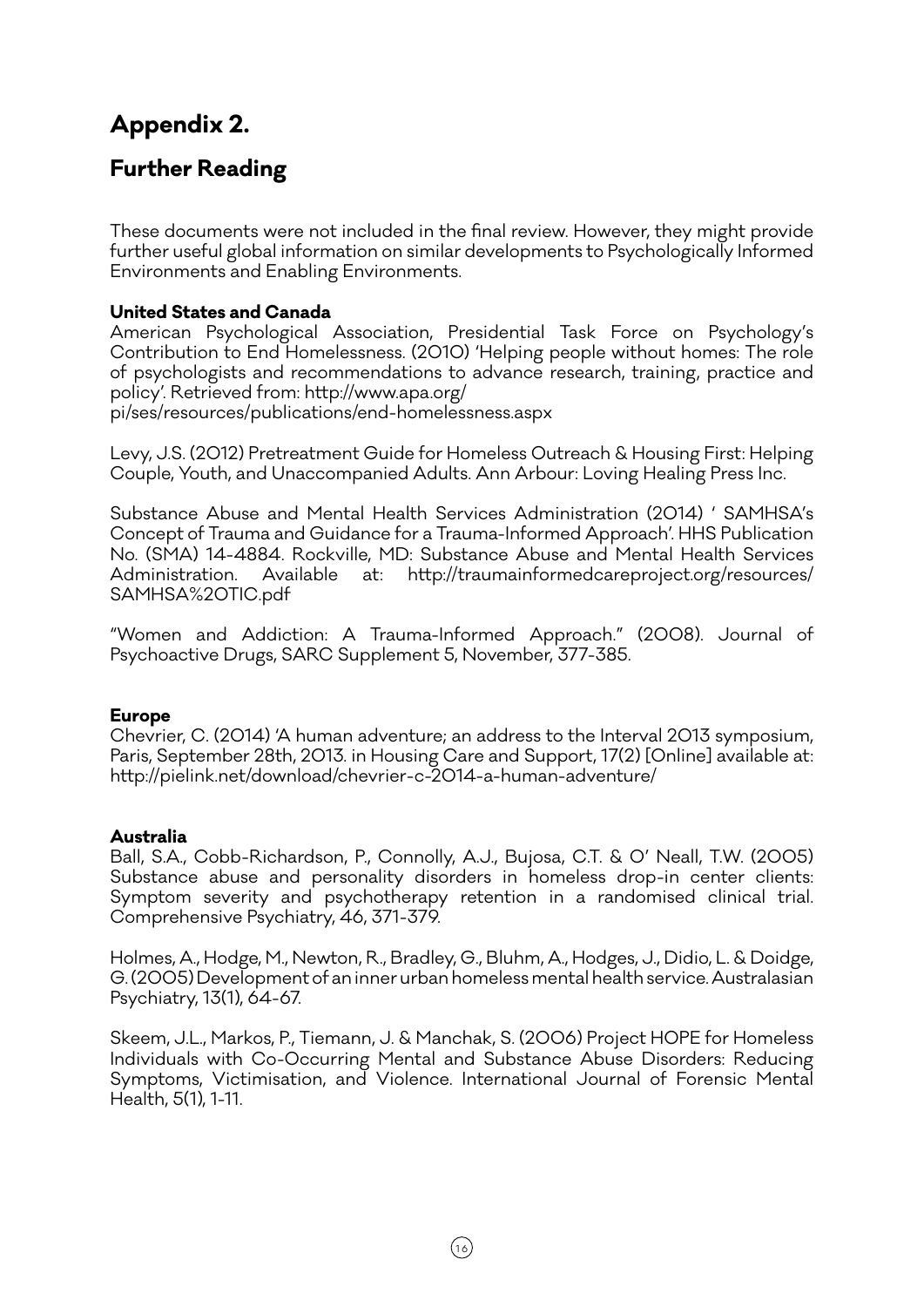#### **Other**

Johnsen, S. & Teixeira, L. (2010) "Staircases, Elevators and Cycles of Change: Housing First and other Housing Models for People with Complex Needs", Crisis and the University of York, London: Crisis.

Mackeith, J. (2011) 'The development of the Outcomes Star: a participatory approach to assessment and outcome measurement', Housing, Care and Support, 14 (3), pp.98- 106.

National Offender Management Service & Department of Health (2012) 'A guide to Psychologically Informed Planned Environments'. London: National Offender Management Service and Department of Health.

Pleace, N. & Wallace, A. (2011) 'Demonstrating Effectiveness of Housing Support Services for Mental Health', National Housing Federation, London, available at: www. housing.org.uk/publications/find\_a\_publication/care\_and\_support/research\_review\_ mental health.aspx.

Schön, D. (1987) 'Educating the Reflective Practitioner', San Francisco: Jossey-Bass.

Smith, M. K. (2001, 2011) 'Donald Schön: learning, reflection and change', from The encyclopaedia of informal education. Available on-line at: www.infed. org/thinkers/etschon.htm

#### **Various Media**

Homeless Link (2011) Mental health and wellbeing guide. London: Homeless Link. Available at: http://www.homeless.org.uk/sites/default/files/site-attachments/Mental\_ Health\_Guide.pdf

Mental Health Network NHS Confederation (2012) 'Mental health and homelessness: Planning and delivering mental health services for homeless people', Briefing, April 2012, Issue 235. Available at: http://www.housinglin.org.uk/\_library/Resources/ Housing/Policy\_documents/mental\_health\_homelessness.pdf

National Offender Management Service & NHS England (2015) Slideshow on PIPEs, available at:

https://www.gov.uk/government/uploads/system/uploads/attachment\_data/ file/418307/OPD\_seminar\_pres\_Mar\_2015.pdf (slide 24)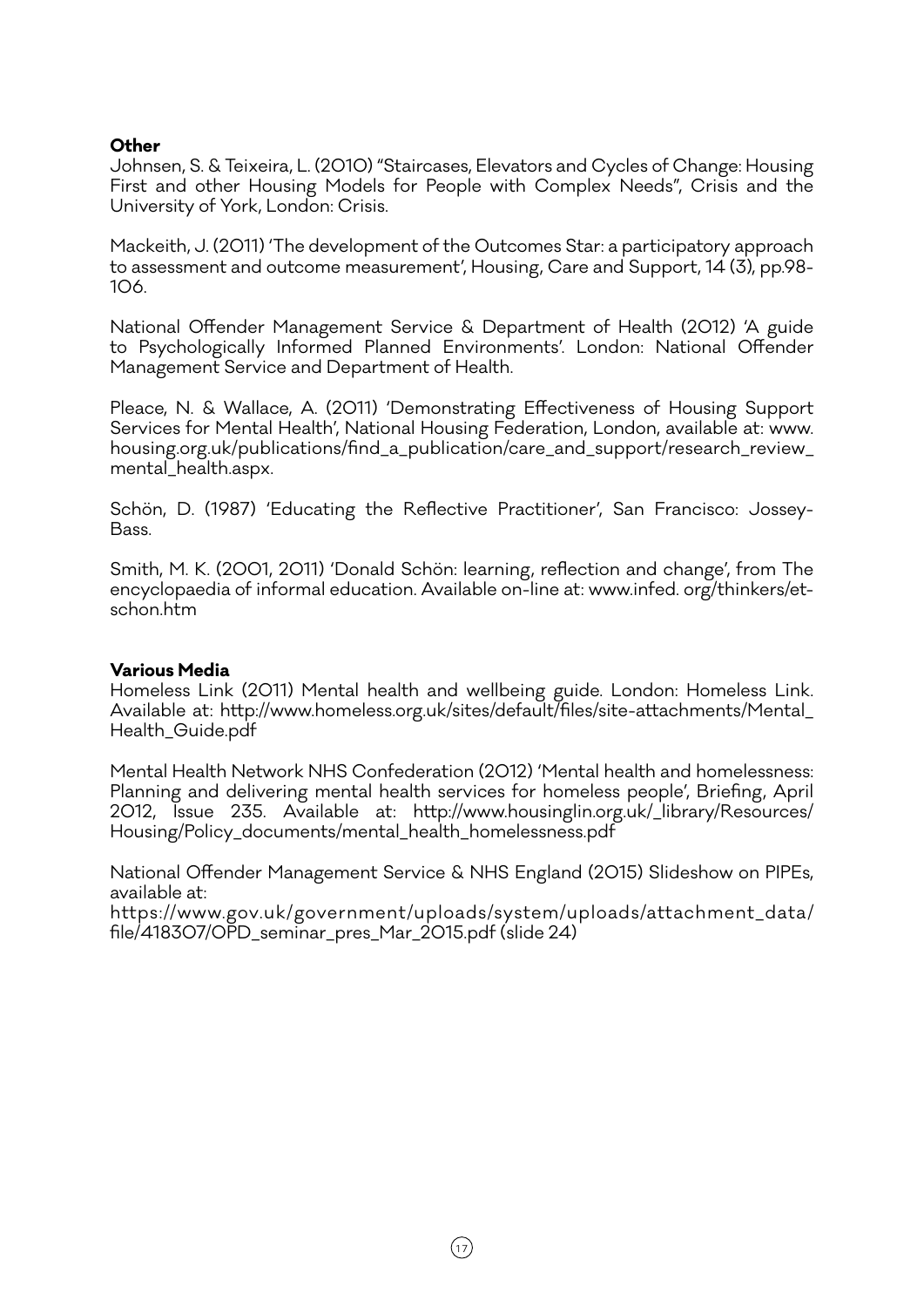# **References**

- 1. Bramley, G., Fitzpatrick, S., Edwards, J., Ford, D., Johnsen, S., Sosenko, F. & Watkins, D. (2015) Hard Edges: mapping severe and multiple disadvantage in England. London: Lankelly Chase Foundation.
- 2. Blackburn, P.J. (2012) 'Developing a psychological approach: the Wellbeing Service for homeless and vulnerably housed people in Bristol', Housing, Care & Support, 15 (2), 60-70.
- 3. Cockersell, P. (2011) "Homelessness and mental health: adding clinical mental health interventions to existing social ones can greatly enhance positive outcomes", Journal of Public Mental Health, 10 (2), 88 - 98.
- 4. Communities and Local Government (2010) jointly with National Mental Health Development Unit, Meeting the psychological and emotional needs of people who are homeless, NMHDU. At: http://www.nmhdu.org.uk/ complextrauma
- 5. Conolly, J. (2012) 'Psychologically informed services: a counsellor's response', Housing, Care & Support, 15 (2), 86-87.
- 6. Cornes, M., Manthorpe, J., Hennessy, C., Anderson, S., Clark, M. & Scalon, C. (2014) 'Not just a talking shop': practitioner perspectives on how communities of practice work to improve outcomes for people experiencing multiple exclusion homelessness. Journal of Interprofessional Care, 28 (6), 541-546.
- 7. Fitzpatrick, S., Johnson, S. & White, M. (2011) 'Multiple Exclusion Homelessness in the UK: Key Patterns and Intersections'. Social Policy & Society, 10 (4), 501-12.

8. Haigh, R., Harrison, T., Johnson, R., Paget, S. & Williams, S. (2012) "Psychologically informed environments and the "Enabling Environments" initiative", Housing, Care and Support, 15 (1), 34- 42.

- 9. Harrison, T. (2012) 'PIEs, SPIEs, and Homo SAPIENS: a response from social psychiatry and social therapy', Housing, Care & Support, 15 (2), 83-85.
- 10. Herman, J. (1997) Trauma and recovery: The aftermath of violence – from domestic abuse to political terror, New York: Basic Books.
- 11. Homeless Link. (2014) Support for Single Homeless People in England: Annual Review 2014. Retrieved from http:// homeless.org.uk/sites/default/files/sitedownloads/Support for Single Homeless People.pdf
- 12. Hutchinson, S., Page, A., & Sample, E. (2014) Rebuilding Shattered Lives: The Final Report. London. Retrieved from http://rebuildingshatteredlives.org/wpcontent/uploads/2014/03/Rebuilding-Shattered-Lives\_Final-Report.pdf
- 13. Keats, H., Maguire, N.J., Johnson, R. & Cockersell, P. (2012) 'Psychologically informed services for homeless people', Good Practice Guide, Department of Communities and Local Government, available at: www.southampton.ac.uk/ assets/imported/transforms/peripheralblock/UsefulDownloads (accessed 12 July 2015).
- 14. Johnson, R. (2014) 'Editorial', Housing, Care and Support, 17 (3). [Online] Available at: http://doi.org/10.1108/HCS-06-2014-0015 (accessed 12 July 2015)

 $(18)$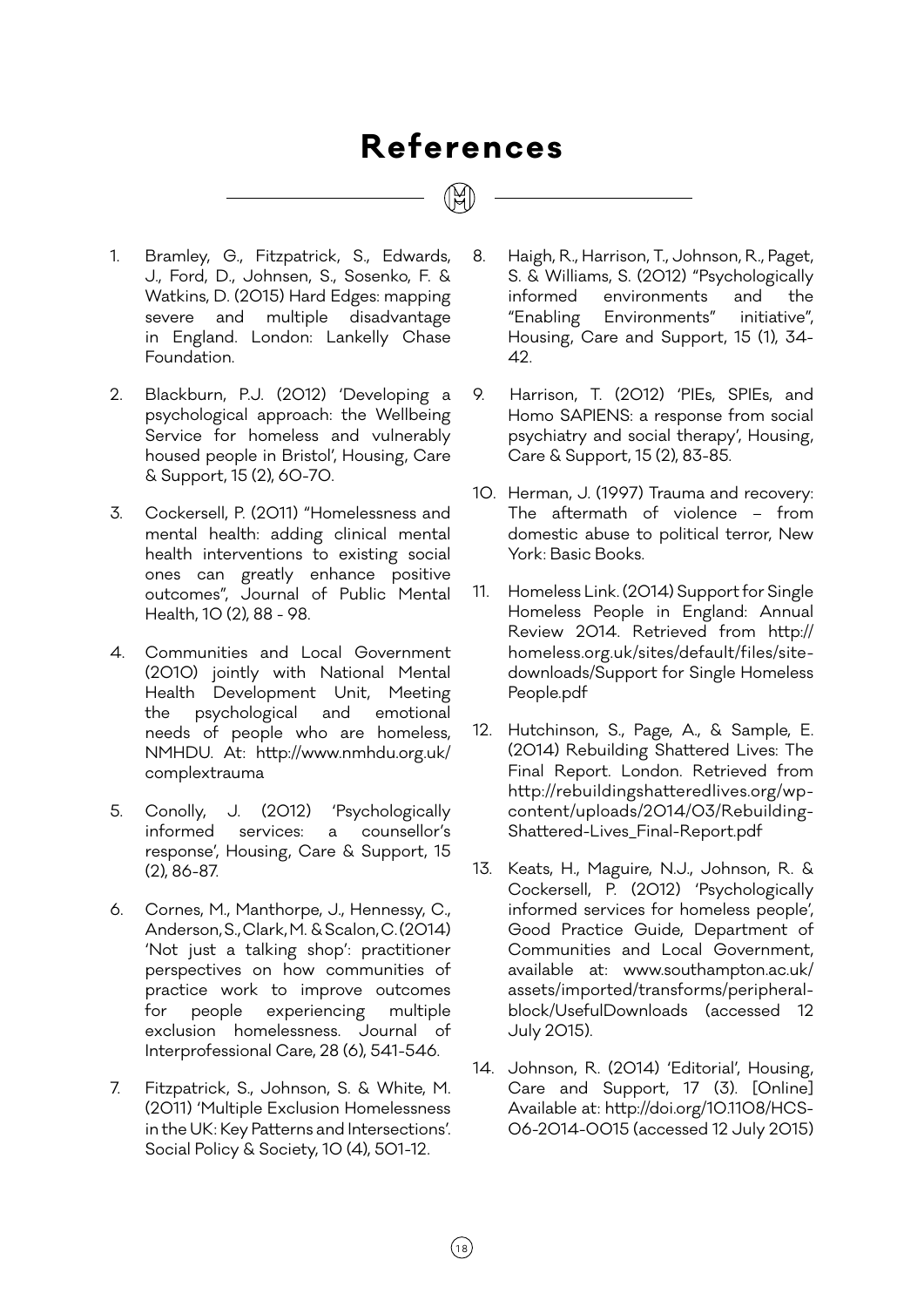- 16 Johnson, R. (2015) Personal communication.
- 17. Johnson, R. & Haigh, R. (2010) 'Social psychiatry and social policy for the 21st century - new concepts for new needs: the 'psychologically-informed environment'', Mental Health and Social Inclusion, 14 (4), 30-35.
- 18. Johnson, R. & Haigh, R. (2011) 'Social psychiatry and social policy for the 21st century: new concepts for new needs – the 'Enabling Environments' initiative'', Mental Health and Social Inclusion, 15 (1), 17-23.
- 19. Johnson, R., & Robinson, Z. (2008) 'Innovation, local engagement and leadership; the future of supported housing in mental health', Housing, Care and Support, 11 (1), 20-25.
- 20. Joseph Rowntree Foundation (2011) Tackling homelessness and exclusion: Understanding complex lives. York: Joseph Rowntree Foundation.
- 21. Main, T. (1946) 'The hospital as a therapeutic institution', Bulletin of the Menninger Clinic, 10 (3), 66-70.
- 22. Quinney, S. and Richardson, L. (2014) 'Organisational development, appreciative inquiry and the development of Psychologically Informed Environments (PIEs). Part I: a positive psychology approach', Housing, Care & Support, 17 (2), 95-102.
- 23. Scanlon, C. & Adlam, J. (2012) 'The (dis) stressing effects of working in (dis) stressed homelessness organisations', Housing, Care & Support, 15 (2), 4-82.
- 24. Seagar, M. (2011) 'Homelessness is more than houselessness: a psychologicallyminded approach to inclusion and rough sleeping', Mental Health & Social Inclusion, 15 (4), 183-189.
- 25. Smeaton, E. (2012) 'Meeting the needs of detached young runaways through psychologically informed environments', Housing, Care & Support, 15 (2), 59-62.
- 26. St Mungo's. (2014) Homeless Health matters: The case for change. Retrieved from http://www.mungos.org/ documents/5390/5390.pdf
- 27. Stronge, L. & Williamson, E. (2014) 'An integrated, 'psychologically informed' partnership approach to homelessness prevention', European Network of Homeless Health Workers ( ENHW ), 18, pp. 1–16. [Online] Available at: .http:// www.homelesshub.ca/ResourceFiles/ enhw\_issue18\_winter2013.pdf (accessed 12 July 2015).
- 28. Turley, C., Payne, C. & Webster, S. (2013) Enabling features of Psychologically Informed Planned Environments, London: Ministry of Justice, available at: http://socialwelfare.bl.uk/subject-areas/ services-client-groups/adult-offenders/ nationaloffendermanagementservice/15 6741enabling-pipe-research-report.pdf (accessed 12 July 2015).
- 29. Walton, K. & Walton, I. (2012) 'It's not just homelessness services (that need to be psychologically informed', Housing Care and Support journal special issue, 15(2), 57-58.
- 30. Wilson, S. (2012) 'Therapeutic communities in mental hospitals', Therapeutic Communities: The International Journal of Therapeutic Communities, 33(1), 55–70. [Online] Available at: http://doi. org/10.1108/09641861211286320 (accessed 12 July 2015)
- 31 Whelan, A. (2012) 'Psychologically informed services: a response from an advocacy perspective', Housing, Care & Support, 15 (2), 88-89.